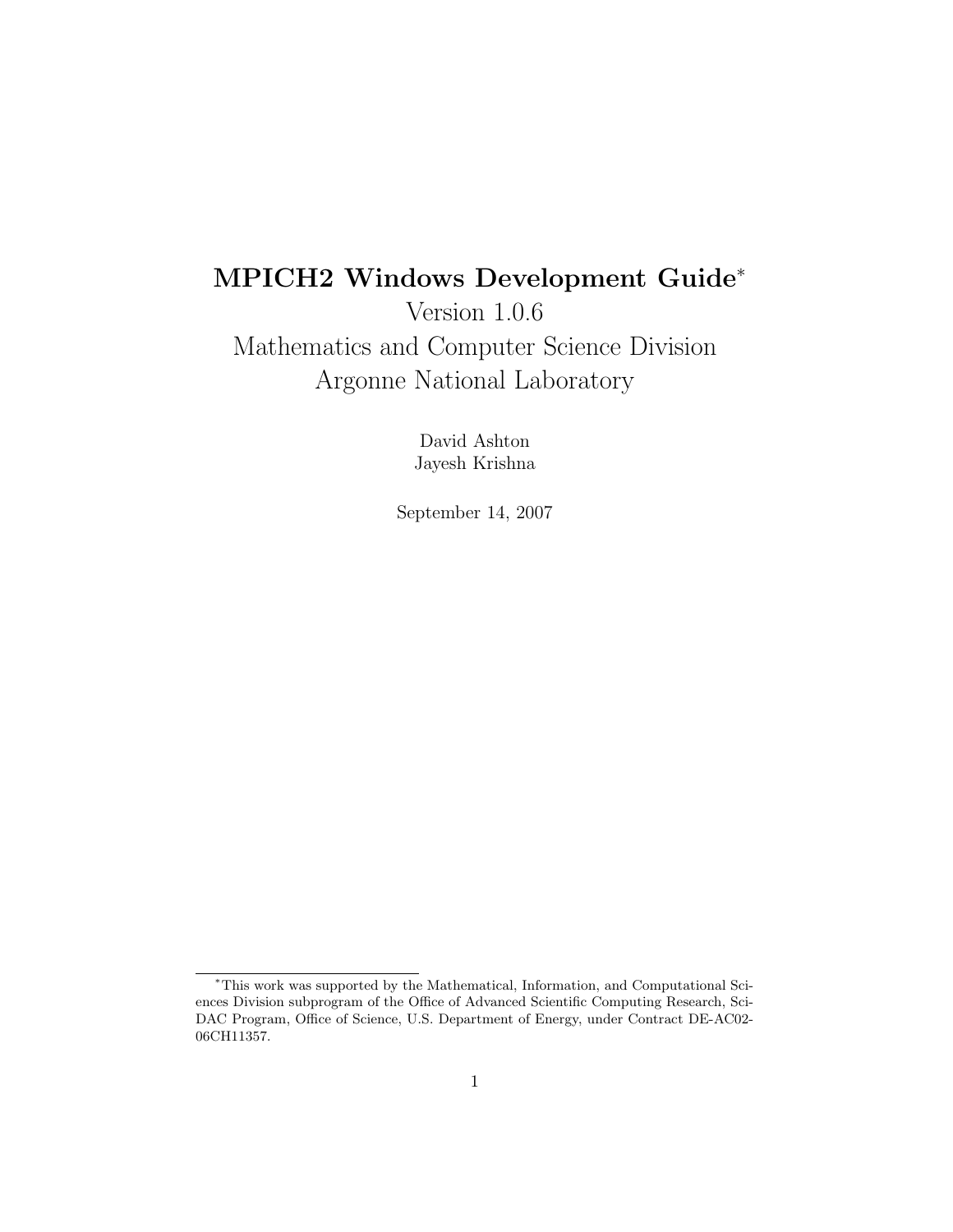# Contents

| 1        |     | Introduction                                                                   | 1              |
|----------|-----|--------------------------------------------------------------------------------|----------------|
| $\bf{2}$ |     | <b>Build machine</b>                                                           | 1              |
| 3        |     | Test machine                                                                   | 1              |
| 4        |     | Software                                                                       | 1              |
|          | 4.1 | Packages                                                                       | 1              |
| 5        |     | <b>Building MPICH2</b>                                                         | 3              |
|          | 5.1 | Developer Studio automated 32bit build                                         | 3              |
|          |     | Automated build from the source distribution<br>5.1.1                          | 4              |
|          |     | Building without Fortran<br>5.1.2                                              | $\bf 5$        |
|          | 5.2 |                                                                                | $\overline{5}$ |
| 6        |     | Distributing MPICH2 builds                                                     | 7              |
| 7        |     | <b>Testing MPICH2</b>                                                          | 7              |
|          | 7.1 | Testing from scratch $\ldots \ldots \ldots \ldots \ldots \ldots \ldots \ldots$ | $\overline{7}$ |
|          | 7.2 | Testing a built mpich2 directory                                               | $\overline{7}$ |
|          | 7.3 | Testing an existing installation $\ldots \ldots \ldots \ldots \ldots$          | 8              |
| 8        |     | Development issues                                                             | 8              |
| 9        |     | Runtime environment                                                            | 9              |
|          | 9.1 |                                                                                | 9              |
|          | 9.2 |                                                                                | 10             |
|          | 9.3 | MPI apps with GUI $\ldots \ldots \ldots \ldots \ldots \ldots \ldots$           | 10             |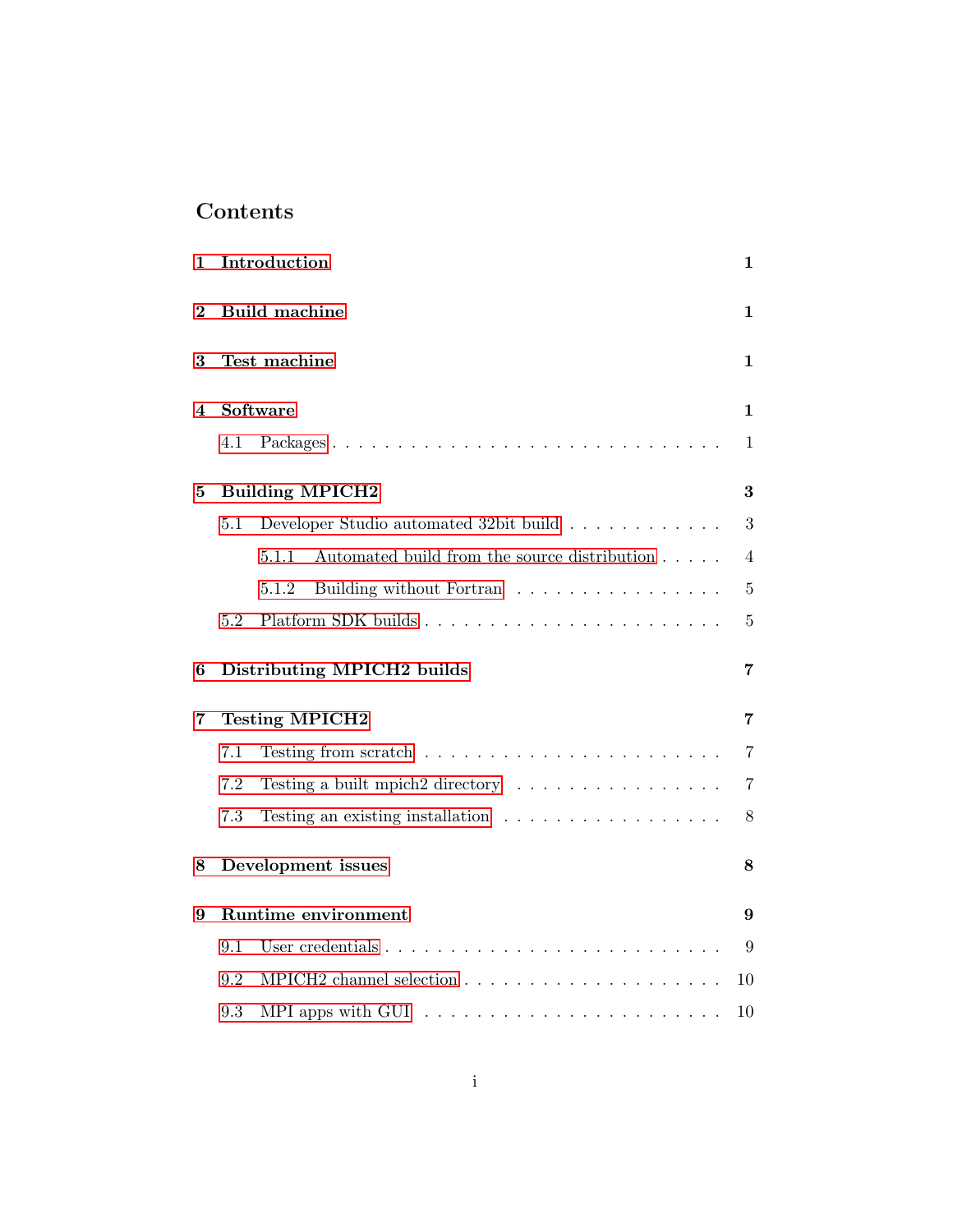| 9.5           |                                                                                    |  |
|---------------|------------------------------------------------------------------------------------|--|
| 9.6           |                                                                                    |  |
| $9.7^{\circ}$ | SMPD process manager options 19                                                    |  |
| 9.8           | Debugging jobs by starting them manually $\ldots \ldots \ldots \ldots$ 22          |  |
| 9.9           | Environment variables $\ldots \ldots \ldots \ldots \ldots \ldots \ldots \ldots 23$ |  |
|               |                                                                                    |  |
|               |                                                                                    |  |
|               | 9.10.2 Developer Studio .NET 2003 $\ldots \ldots \ldots \ldots \ldots$ 29          |  |
|               |                                                                                    |  |
|               | 9.11.1 Tracing MPI calls using the MPIEXEC Wrapper 31                              |  |
|               | 9.11.2 Tracing MPI calls from the command line $\ldots \ldots$ 32                  |  |
|               |                                                                                    |  |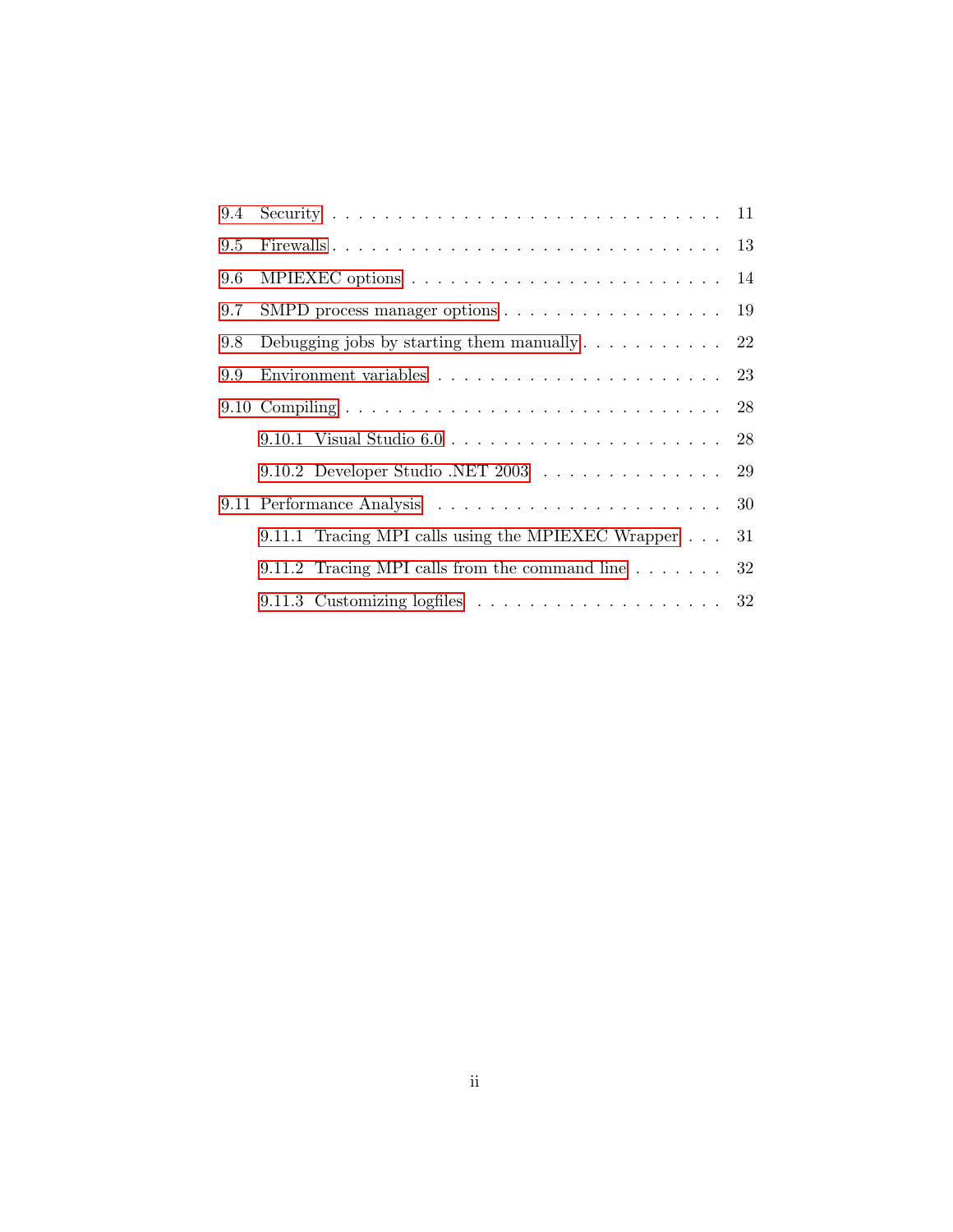### <span id="page-3-0"></span>1 INTRODUCTION 1

# 1 Introduction

This manual describes how to set up a Windows machine to build and test MPICH2 on.

# 2 Build machine

Build a Windows XP or Windows Server 2003 machine. Place this machine in the MPICH domain and create a user in the domain with the same name as your MCS user name. Use your MCS password for this new account. This isn't a requirement; you can create any username you want with any password you want and it doesn't have to be part of the MPICH domain. But it makes life a lot easier if you do.

# 3 Test machine

Build a Windows XP or Windows Server 2003 machine on a 32bit CPU. Also build a Windows Server 2003 X64 machine to test the Win64 distribution.

# 4 Software

This section describes the software necessary to build MPICH2.

### 4.1 Packages

To build MPICH2 you will need:

- 1. Microsoft Developer Studio .NET 2003
- 2. Microsoft Platform SDK
- 3. cygwin full installation
- 4. Intel Fortran compiler IA32
- 5. Intel Fortran compiler EMT64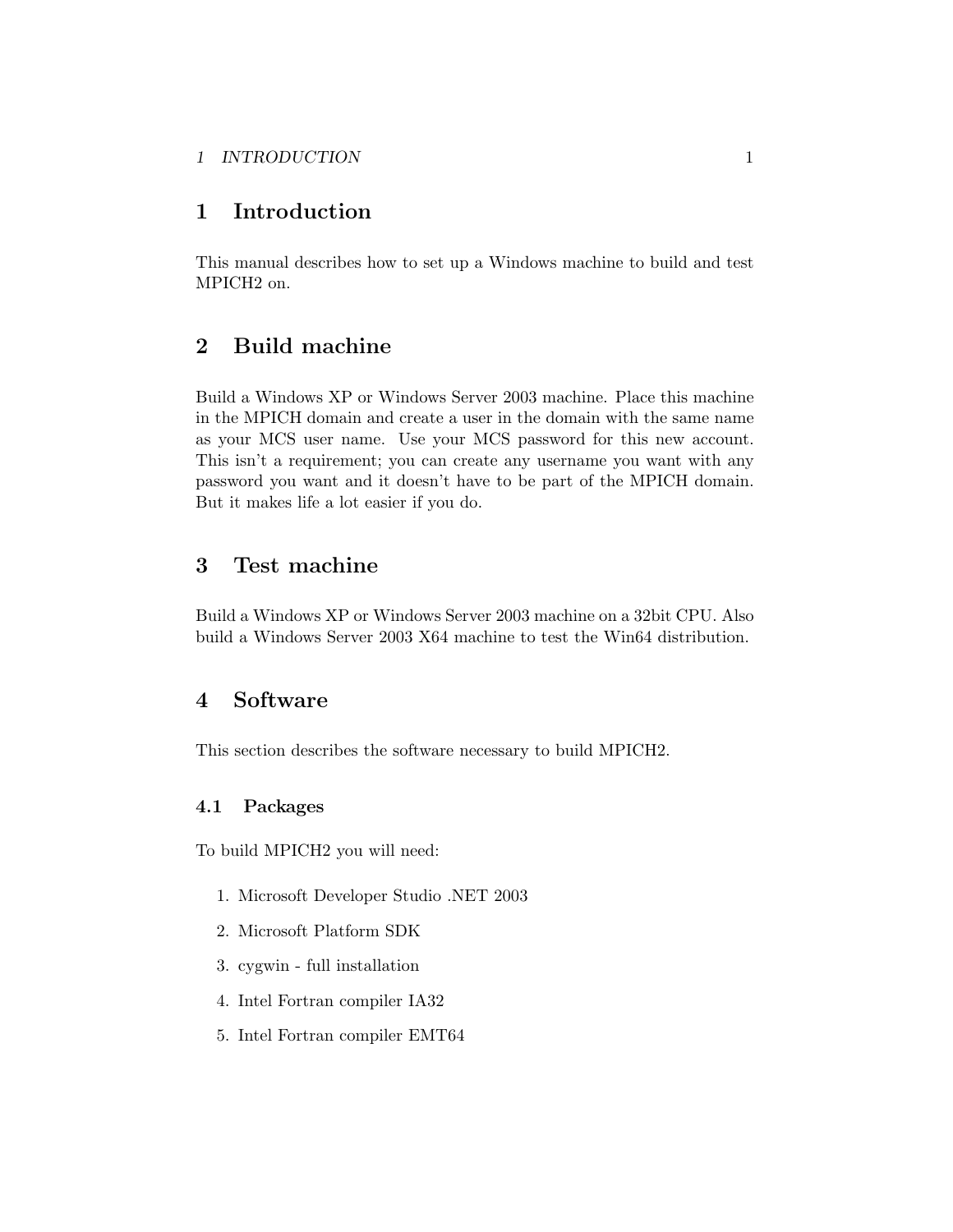### 4 SOFTWARE 2

### 6. Java SDK

Microsoft Developer Studio can be found on the CDs from an MSDN subscription. The 2003 version is needed to get a compiler that is up to date on standards compliance. This is needed to compile the  $C++$  interface and handle types like "long long".

The Platform SDK can also be found on the MSDN CDs or downloaded from Microsoft.com. The latest version as of the writing of this document was Platform SDK - Windows Server 2003 SP1. This package needs to be installed to get the Win64 compilers.

The Intel Fortran compilers need to be installed after Developer Studio and the PSDK because they integrate themselves into those two products. The regular IA32 compiler needs to be installed and the EMT64 compiler needs to be installed. They are two separate packages and they require a license file to use. The license file is for a single user on a single machine.

cygwin needs to be installed to get cvs, perl and ssh. MPICH2 can also be built completely under cygwin just like a Unix build so I install all of cygwin. The latest cygwin packages are needed to build MPICH2 under cygwin and the MCS mirror site for cygwin does not contain the latest versions. So I would select a download site other than the mcs mirror site during the cygwin install. I also select to use the DOS file format during the install process for cygwin.

After installing cygwin, bring up a cygwin bash shell and generate some ssh keys. I believe the command is: ssh-keygen -t dsa. Then copy the public key generated to your mcs /home/you/.ssh/authorized keys file. This will allow you to ssh from this machine to harley.mcs.anl.gov without typing a password. This is important in order for the automated scripts to run without user intervention.

Assuming you installed cygwin to the default  $c:\cy$ gwin directory, add  $c:\csc\theta$  bin to your path environment variable. This is required so the automated scripts can run tools like ssh and perl without specifying the full path.

The Java SDK needs to be installed so the logging library can be compiled. After installing the SDK set the JAVA HOME environment variable to point to the installation directory.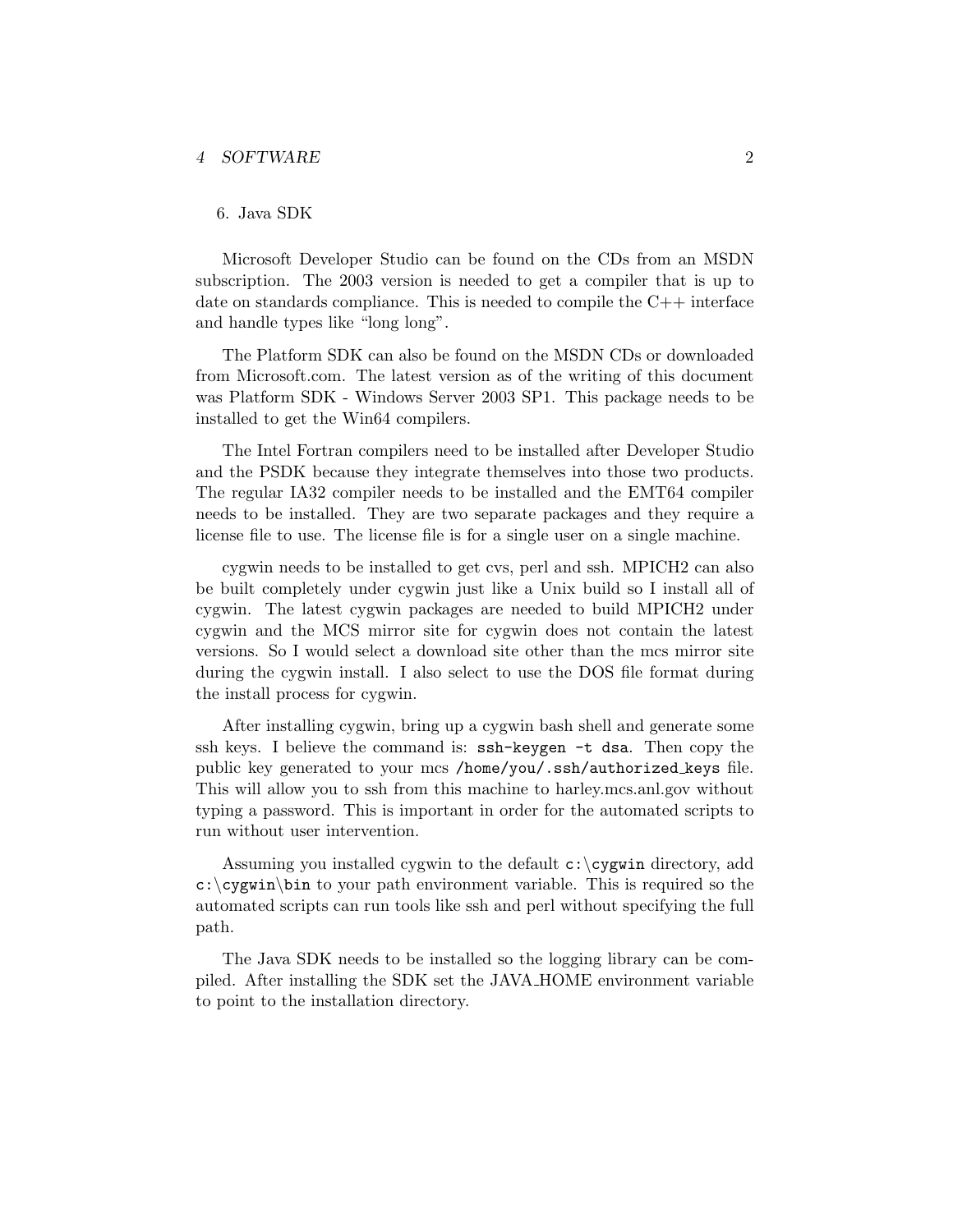#### <span id="page-5-0"></span>5 BUILDING MPICH2 3

Run the following command from a command prompt to change the Windows script engine from GUI mode to console mode:

cscript //H:cscript

# 5 Building MPICH2

This section describes how to make various packages once you have a working build machine.

### 5.1 Developer Studio automated 32bit build

The easist way to build an MPICH2 distribution is to use the Developer Studio environment and the makewindist.bat script from the top level of the mpich2 source tree. You can check out mpich2 from CVS or you can simply copy this batch file from the distribution. The batch file knows how to check out mpich2 so it the only file required to make a distribution.

The product GUIDs need to be changed when a new release is created. To do this run "perl update\_windows\_version <new\_version>". Run this script with mpich2/maint as the current directory so the project files can be found. Example:

#### perl update\_windows\_version 1.0.3

Or you can modify the project files by hand. Edit mpich2/maint/mpich2i.vdproj. The ProductCode and PackageCode entries need to be changed to use new GUIDs. Under Unix or Windows, uuidgen can be used to generate a new GUID. The ProductVersion entry needs to be changed to match the version of MPICH2.

Once the version and GUIDs have been updated, commit the changes to mpich2i.vdproj to CVS.

Then you can build a distribution.

Bring up a build command prompt by selecting Start→Progams→Microsoft Visual Studio .NET 2003→Visual Studio .NET Tools→Visual Studio .NET 2003 Command Prompt.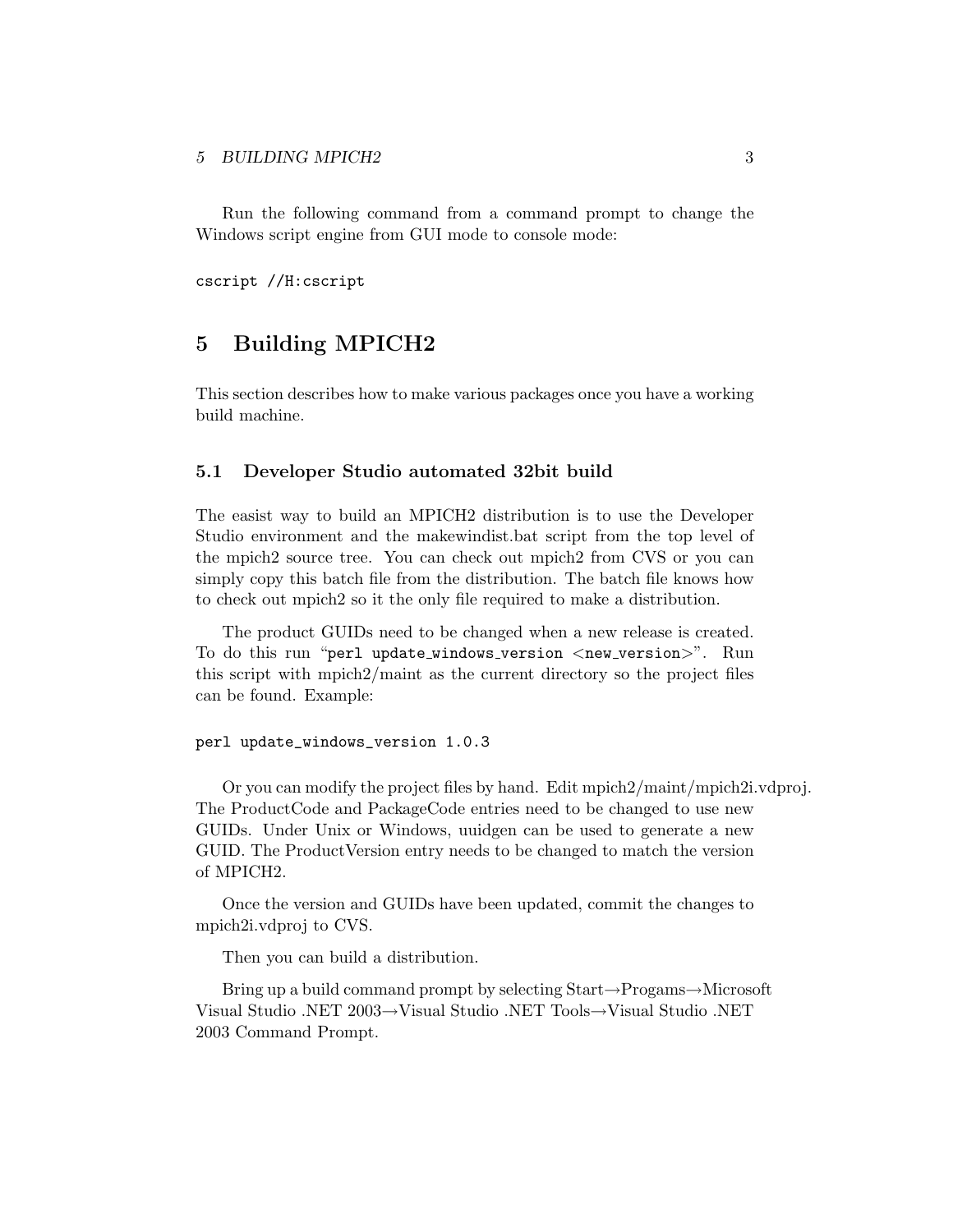<span id="page-6-0"></span>Change directories to wherever you want to create the distribution. mpich2 will be checked out under the current directory. Run the makewindist batch file:

### makewindist.bat --with-checkout

Since there are no bugs in MPICH2 everything will work automatically. The batch file does the following steps:

- 1. check out mpich2allWithMPE and change into the mpich2 directory
- 2. ssh to harley.mcs.anl.gov and checkout mpich2. Then run maint/updatefiles on harley, collect all the generated .h.in files and copy them back to the Windows machine.
- 3. run "winconfigure.wsf --cleancode" to configure mpich2 for Windows and output all the generated files like mpi.h and the fortran interface files, etc.
- 4. run the Developer Studio command line tool to build all the pieces of MPICH2. This includes each of the channels - sock, ssm, shm, sshm, and the multi-threaded sock channel. Two versions of each channel are built, the regular release build and the rlog profiled version. The mpi wrapper channel selector dll is built and three Fortran interfaces are built, one for each set of common symbol types and calling conventions. mpiexec and smpd are built along with the Windows GUI tools and the cygwin libraries. (These are the cygwin link libraries to use the Windows native build of MPICH2, not a Unix-style build of MPICH2 under cygwin.)
- 5. package up everthing into maint\ReleaseMSI\mpich2.msi.

When the batch file is finished you will be left with a mpich2.msi file that can be used to install MPICH2 on any Win32 machine. This file can be re-named to match our release naming conventions.

### 5.1.1 Automated build from the source distribution

If you don't have access to the CVS repository but you have the MPICH2 source distribution you can still use the makewindist batch file. Follow these steps: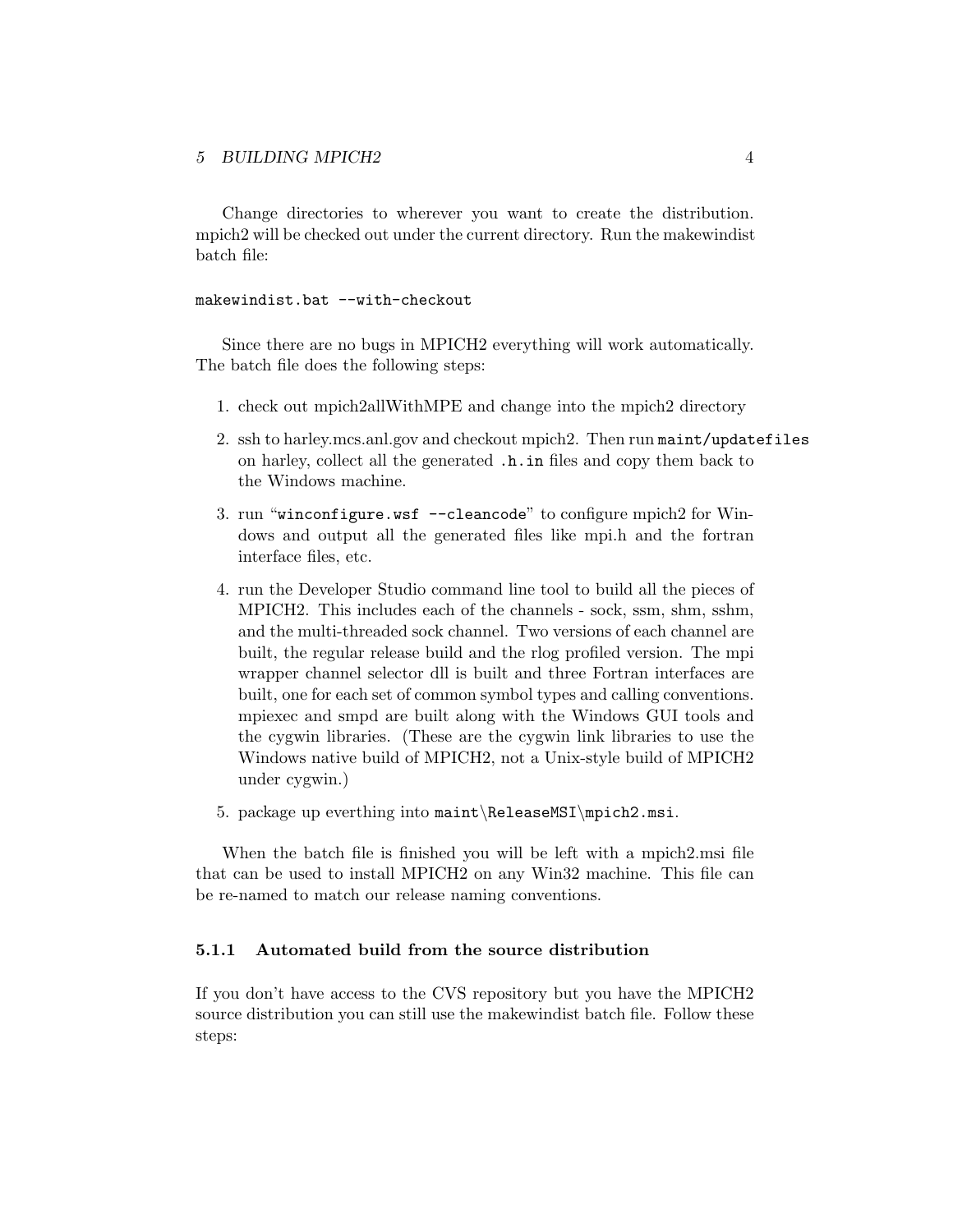- <span id="page-7-0"></span>1. unzip/untar the source distribution
- 2. bring up a Visual Studio Command Prompt
- 3. cd into the mpich2xxx directory
- 4. execute "winconfigure.wsf --cleancode"
- 5. execute "makewindist.bat --with-curdir"

### 5.1.2 Building without Fortran

If you don't have a Fortran compiler you can use winconfigure.wsf to remove the Fortran projects. Execute winconfigure.wsf --remove-fortran --cleancode Then you can build the projects without Fortran support. If you want to use the makewindist.bat script you will need to remove the Fortran lines from it before executing it.

## 5.2 Platform SDK builds

The makefile in the mpich2\winbuild directory builds a distribution based on what compilers are specified in the environment so it can be used to compile any version of MPICH2. The following targets can all be built with this mechanism:

- $\bullet$  Win64 X64
- $\bullet$  Win64 IA64
- Win32 x86

But first you need to have mpich2 checked out and configured before building.

1. bring up a command prompt and check out mpich2:

cvs -d :ext:ashton@harley.mcs.anl.gov:/home/MPI/cvsMaster co mpich2allWithMPE. Replace ashton with your own username.

- 2. cd into mpich2
- 3. run getdotin.bat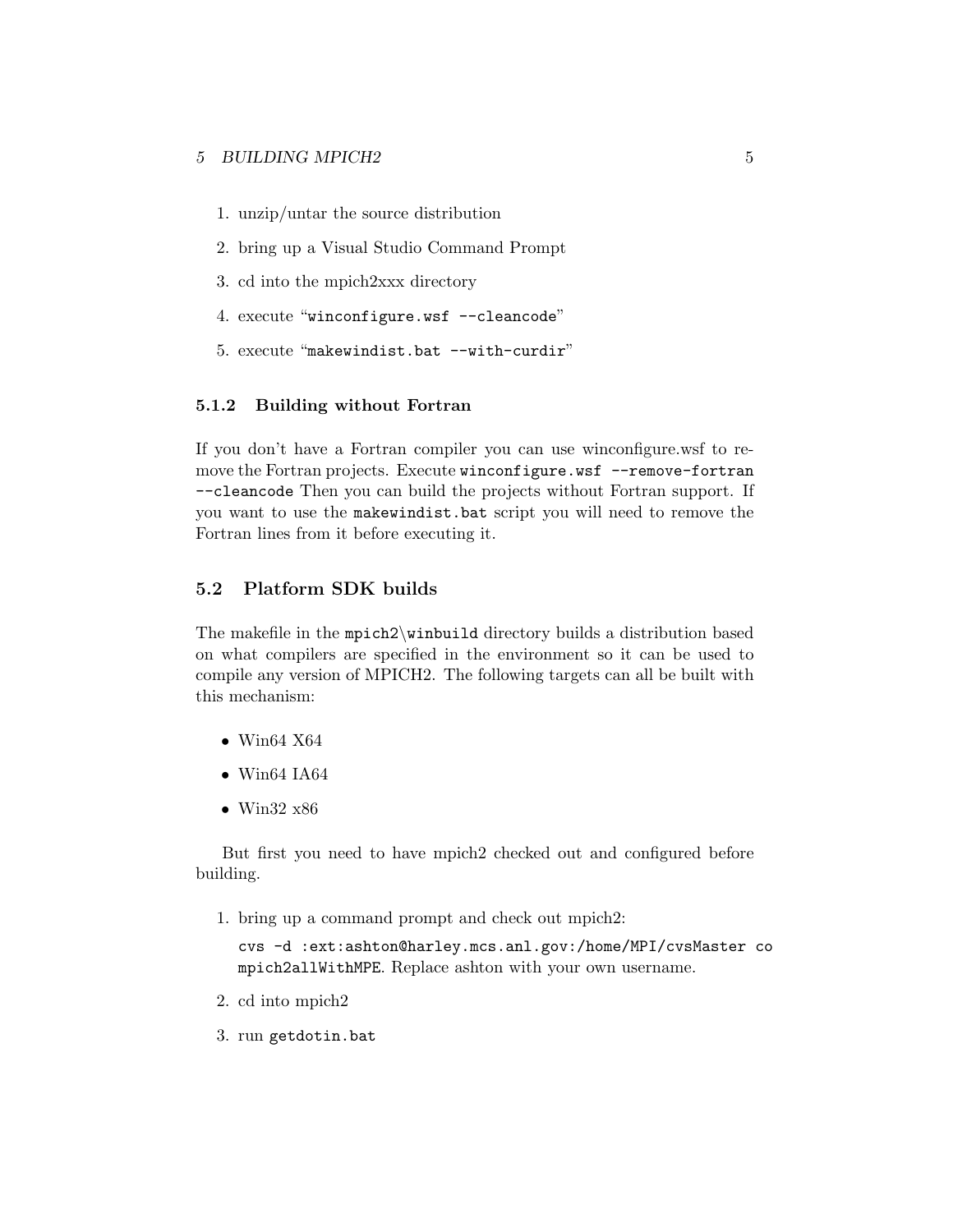### 5 BUILDING MPICH2 6

4. run winconfigure.wsf --cleancode

To build the Win64 X64 distribution do the following:

- 1. Bring up a build command prompt from the PSDK. It can be found here: Start→Programs →Microsoft Platform SDK for Windows Server 2003 SP1→Open Build Environment Window→ Windows Server 2003 64-bit Build Environment→Set Win Svr 2003 x64 Build Env (Retail)
- 2. Run \Program Files\Intel\Fortran\compiler80\Ia32e\Bin\ifortvars.bat
- 3. cd into mpich2\winbuild
- 4. run build.bat 2>&1 | tee build.x64.out

To build the Win64 IA64 distribution do the following:

- 1. Bring up a build command prompt from the PSDK. It can be found here: Start→Programs →Microsoft Platform SDK for Windows Server 2003 SP1→Open Build Environment Window→ Windows Server 2003 64-bit Build Environment→Set Win Svr 2003 IA64 Build Env (Retail)
- 2. Run \Program Files\Intel\Fortran\compiler80\Itanium\Bin\ifortvars.bat
- 3. cd into mpich2\winbuild
- 4. run build.bat 2>&1 | tee build.ia64.out

To build the Win32 x86 distribution do the following:

- 1. Bring up a build command prompt from the PSDK. It can be found here: Start→Programs →Microsoft Platform SDK for Windows Server 2003 SP1→Open Build Environment Window→ Windows 2000 Build Environment→Set Windows 2000 Build Environment (Retail)
- 2. Run \Program Files\Intel\Fortran\compiler80\Ia32\Bin\ifortvars.bat
- 3. cd into mpich2\winbuild
- 4. run build.bat 2>&1 | tee build.x86.out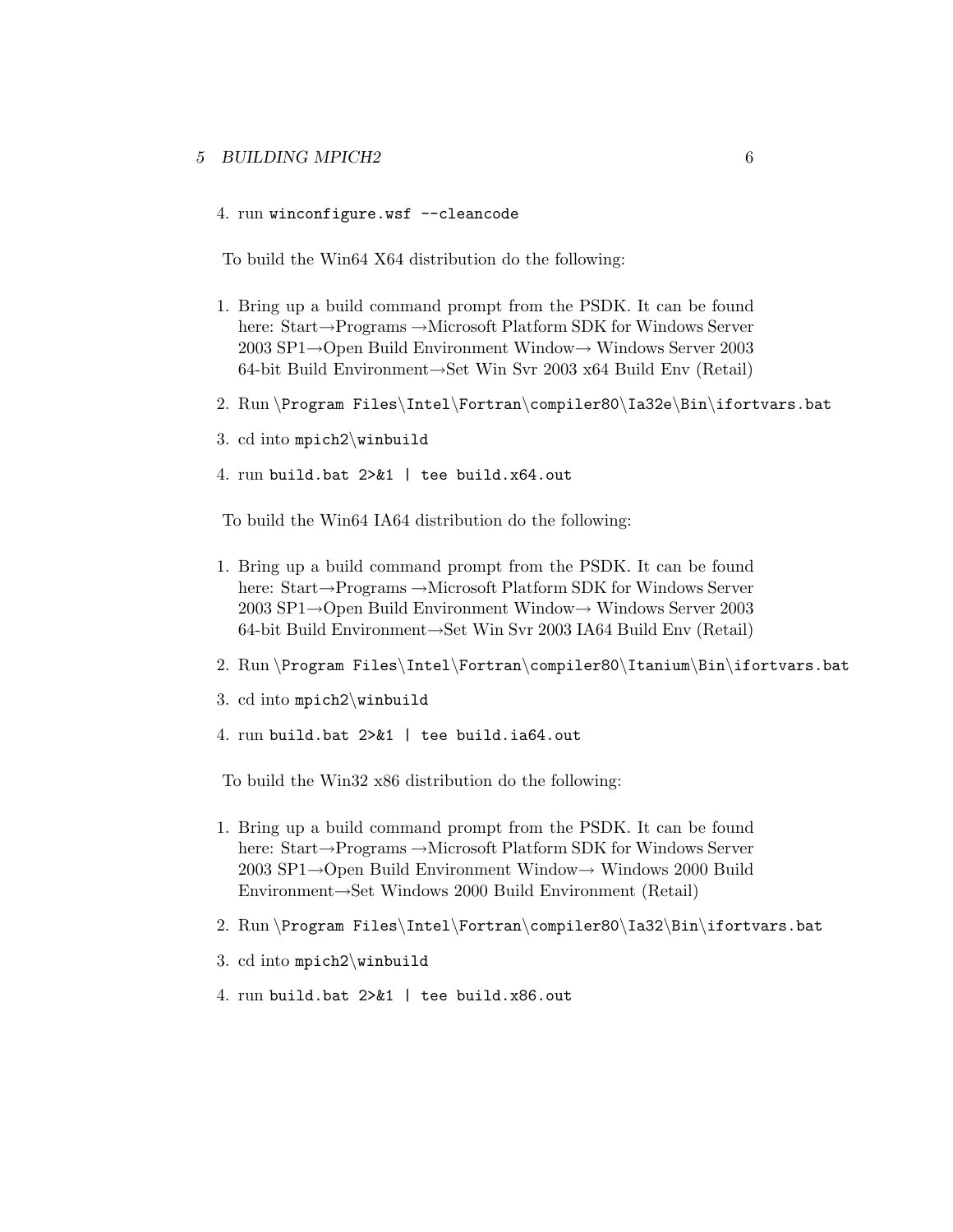# <span id="page-9-0"></span>6 Distributing MPICH2 builds

If you built an .msi file using the Developer Studio build process [5.1](#page-5-0) then all you have to do is rename the mpich2.msi file to something appropriate like mpich2-1.0.3-1-win32-ia32.msi

If you built using the Platform SDK build process [5.2](#page-7-0) then the output files are left in their build locations and need to be collected and put in a zip file for distributing. This process should be automated with a script.

# 7 Testing MPICH2

Run the testmpich2.wsf script to checkout mpich2, build it, install it, checkout the test suites, build them, run the test suites, and collect the results in a web page.

# 7.1 Testing from scratch

Explain the use of testmpich2.wsf.

Run "testmpich2.wsf" without any parameters and it will create a testmpich2 subdirectory and check out into that directory mpich2 and the test suites - c++, mpich, intel and mpich2. It will then build mpich2 and all the tests from the test suites. Then it will run the tests and place a summary in testmpich2\summary\index.html.

# 7.2 Testing a built mpich2 directory

Explain how to run testmpich2.wsf if you have the mpich2 source tree on a machine and you have already built all of mpich2.

Here is a sample batch file to test mpich2 that has already been built in c:\mpich2:

```
testmpich2.wsf /mpich2:c:\mpich2 /make- /configure- /buildbatch
pushd testmpich2\buildMPICH
call mpich_cmds.bat
popd
```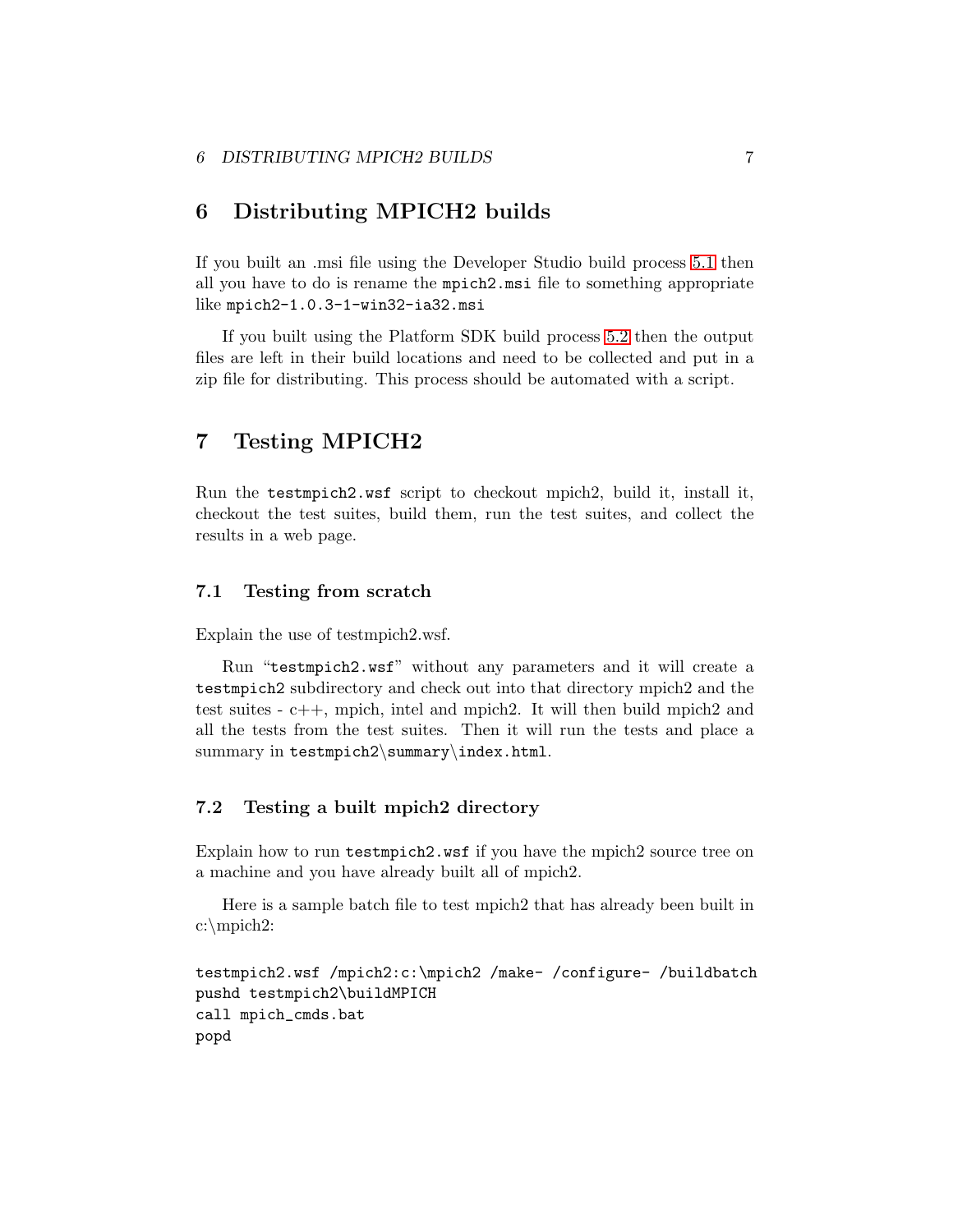```
pushd testmpich2\buildCPP
call cpp_cmds.bat
popd
pushd testmpich2\buildINTEL
call intel_cmds.bat
popd
pushd testmpich2\buildMPICH2
call mpich2_cmds.bat
popd
testmpich2.wsf /mpich2:c:\mpich2 /make- /configure- /summarize
```
### 7.3 Testing an existing installation

Explain the use of testmpich2.wsf to test an existing installation, one that was installed with the .msi distribution.

# 8 Development issues

This section describes development issues that are particular to the Windows build.

Whenever a .h.in file is created on the Unix side, winconfigure.wsf needs to be updated to create the .h file from the .h.in file. Copy and paste an existing section in winconfigure.wsf that already does this and rename the file names.

When new definitions are added to the .h.in files these definitions, usually in the form HAVE FOO or USE FOO, need to be added to the AddDefinitions function in winconfigure.wsf. Simply add new cases to the big case statement as needed. winconfigure.wsf warns you of definitions that are not in the case statement.

Whenever a @FOO@ substitution is added on the Unix side, winconfigure.wsf needs to be updated to handle the substitution. Find the ReplaceAts function in winconfigure.wsf and add the substitution to the big case statement. winconfigure.wsf warns you of new substitutions that have not been added to the case statement.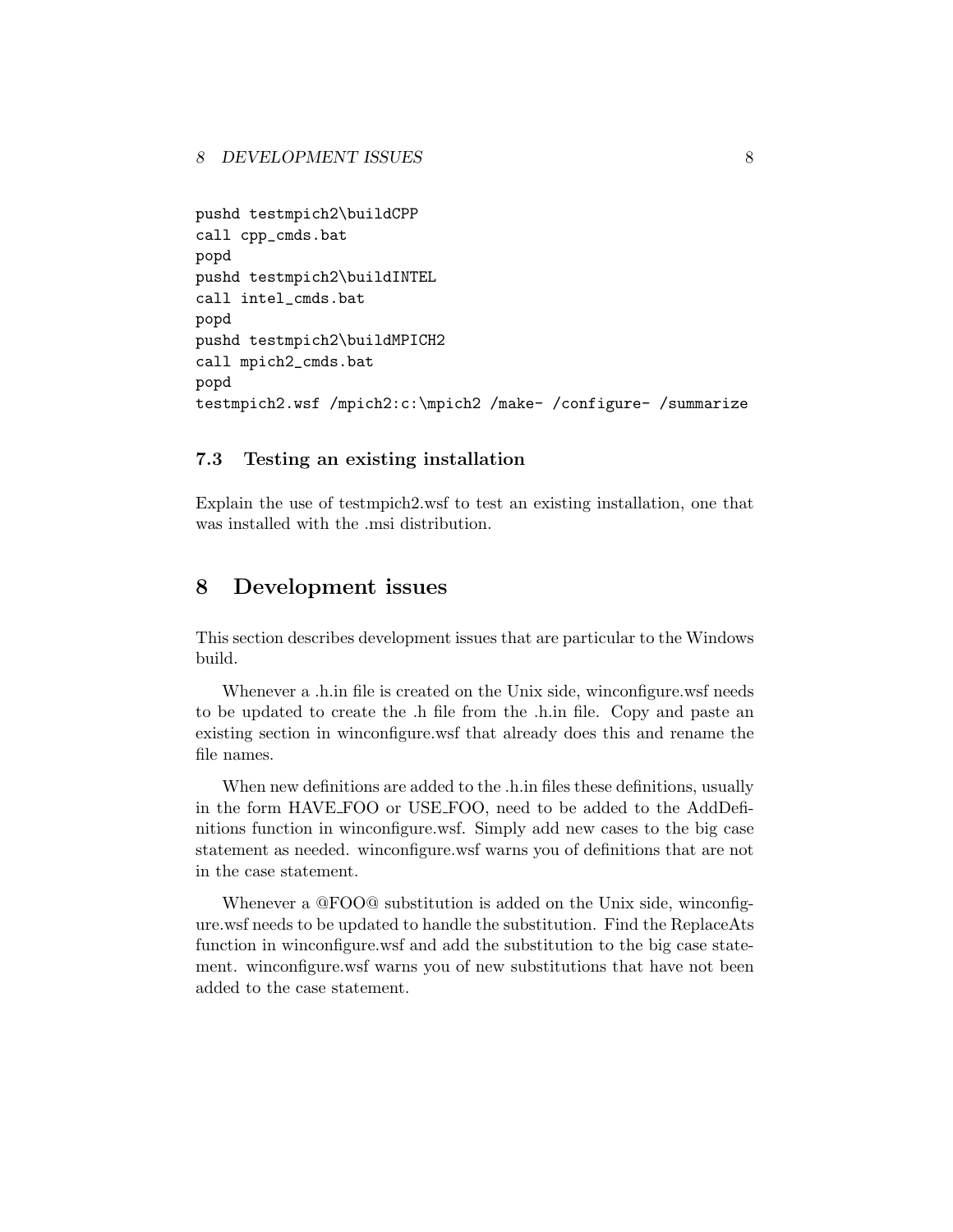### <span id="page-11-0"></span>9 RUNTIME ENVIRONMENT 9

# 9 Runtime environment

This section describes the MPICH2 environment that is particular to Windows.

#### 9.1 User credentials

mpiexec must have the user name and password to launch MPI applications in the context of that user. This information can be stored in a secure encrypted manner for each user on a machine. Run mpiexec -register to save your username and password. Then mpiexec will not prompt you for this information.

This is also true for a nightly build script. The user context under which the script is run must have saved credentials so mpiexec doesn't prompt for them. So scripts won't hang, mpiexec provides a flag, -noprompt, that will cause mpiexec to print out errors in cases when it normally would prompt for user input. This can also be specified in the environment with the variable MPIEXEC NOPROMPT.

You can also save more than one set of user credentials. Add the option -user n to the -register, -remove, -validate, and mpiexec commands to specify a saved user credential other than the default. The parameter n is a non-zero positive number. For example this will save credentials in slot 1:

mpiexec -register -user 1

And this command will use the user 3 to launch a job:

mpiexec -user 3 -n 4 cpi.exe

User credentials can also be specified in a file using the -pwdfile filename option to mpiexec. Put the username on the first line of the file and the password on the second line. If you choose this option you should make sure the file is only readable by the current user.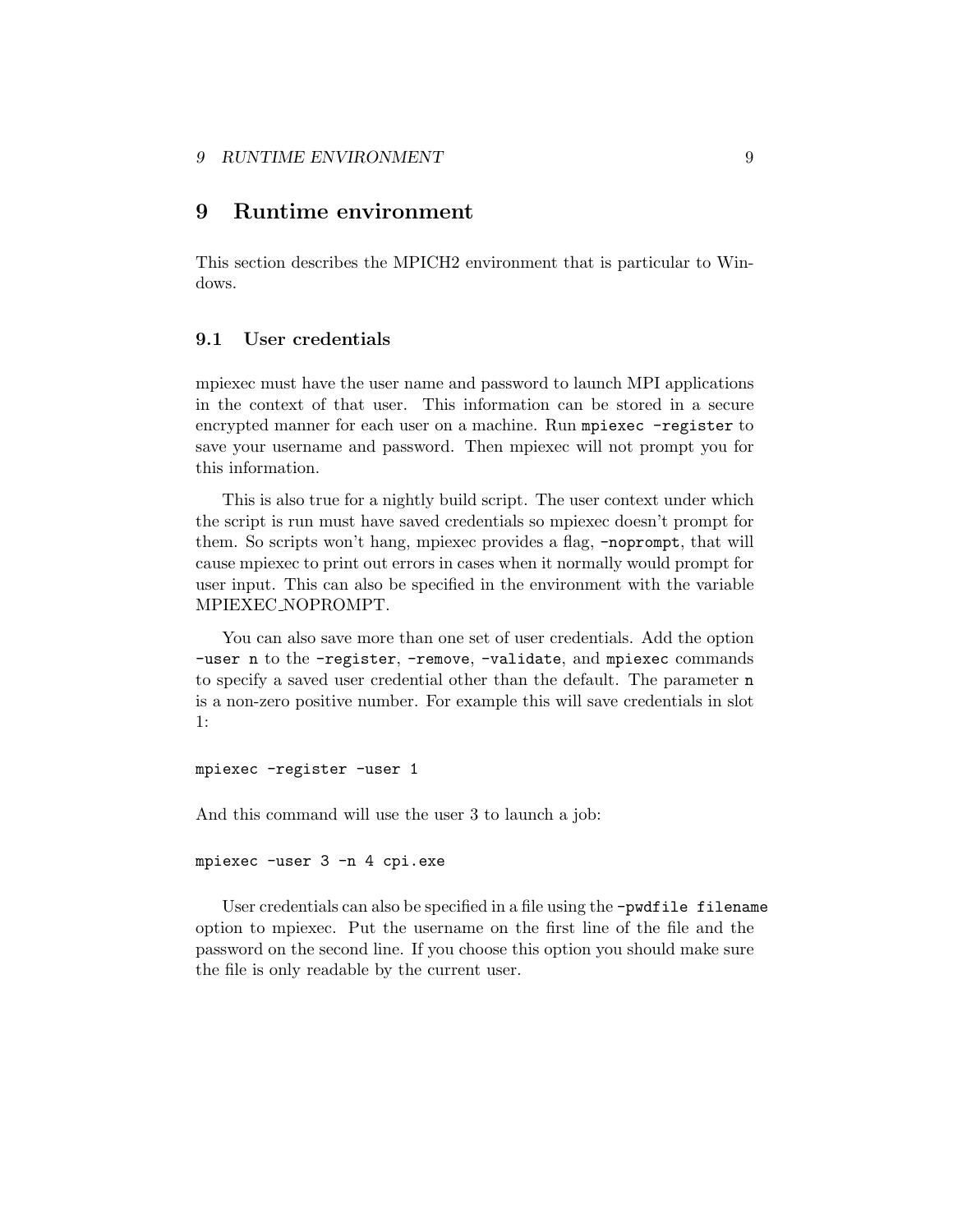## <span id="page-12-0"></span>9.2 MPICH2 channel selection

MPICH2 for Windows comes with multiple complete implementations of MPI. These are called channels and each build represents a different transport mechanism used to move MPI messages. The default channel uses sockets for communication. There are two channels that use only shared memory. There is a channel that uses both sockets and shared memory. There is a channel that uses Infiniband. And there is a thread-safe version of the sockets channel.

The short names for the channels are: sock, shm, sshm, ssm, mt.

These channels can be selected at runtime with an environment variable: MPICH2 CHANNEL. The following is an example that uses the Infiniband channel instead of the default sockets channel:

```
mpiexec -env MPICH2_CHANNEL ib -n 4 myapp.exe
or
mpiexec -channel ib -n 4 myapp.exe
```
If you specify auto for the channel then mpiexec will automatically choose a channel for you.

mpiexec -channel auto -n 4 myapp.exe

The rules are:

- 1. If numprocs is less than 8 on one machine, use the shm channel
- 2. If numprocs is greater than 7 on one machine, use the sshm channel
- 3. If running on multiple machines, use the ssm channel. This channel can be changed using winconfigure.

### 9.3 MPI apps with GUI

Many users on Windows machines want to build GUI apps that are also MPI applications. This is completely acceptable as long as the application follows the rules of MPI. MPI Init must be called before any other MPI function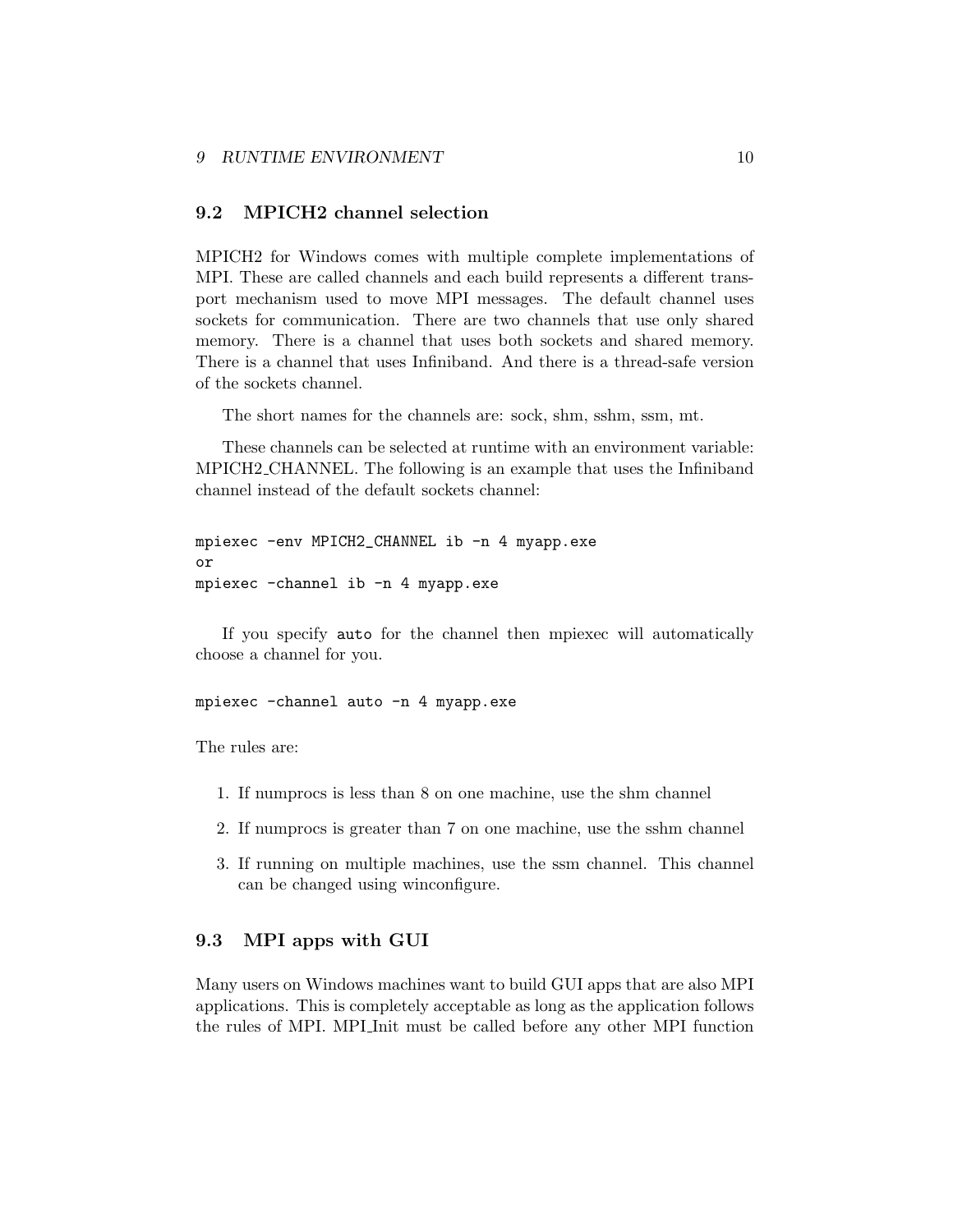<span id="page-13-0"></span>and it needs to be called soon after each process starts. The processes must be started with mpiexec but they are not required to be console applications.

The one catch is that MPI applications are hidden from view so any Windows that a user application brings up will not be able to be seen. mpiexec has an option to allow the MPI processes on the local machine to be able to bring up GUIs. Add -localroot to the mpiexec command to enable this capability. But even with this option, all GUIs from processes on remote machines will be hidden.

So the only GUI application that MPICH2 cannot handle by default would be a video-wall type application. But this can be done by running smpd.exe by hand on each machine instead of installing it as a service. Log on to each machine and run "smpd.exe -stop" to stop the service and then run "smpd.exe -d 0" to start up the smpd again. As long as this process is running you will be able to run applications where every process is allowed to bring up GUIs.

#### 9.4 Security

MPICH2 can use Microsoft's SSPI interface to launch processes without using any user passwords. This is the most secure way to launch MPI jobs but it requires the machines to be configured in a certain way.

- All machines must be part of a Windows domain.
- Each machine must have delegation enabled.
- Each user that will run jobs must be allowed to use delegation.

If the machines are set up this way then an administrator can set up MPICH2 for passwordless authentication. On each node, a domain administrator needs to execute the following: "smpd -register spn".

Then a user can add the -delegate flag to their mpiexec commands and the job startup will be done without any passwords. Example:

mpiexec -delegate -n 3 cpi.exe

With SSPI enabled you can also control access to nodes with job objects.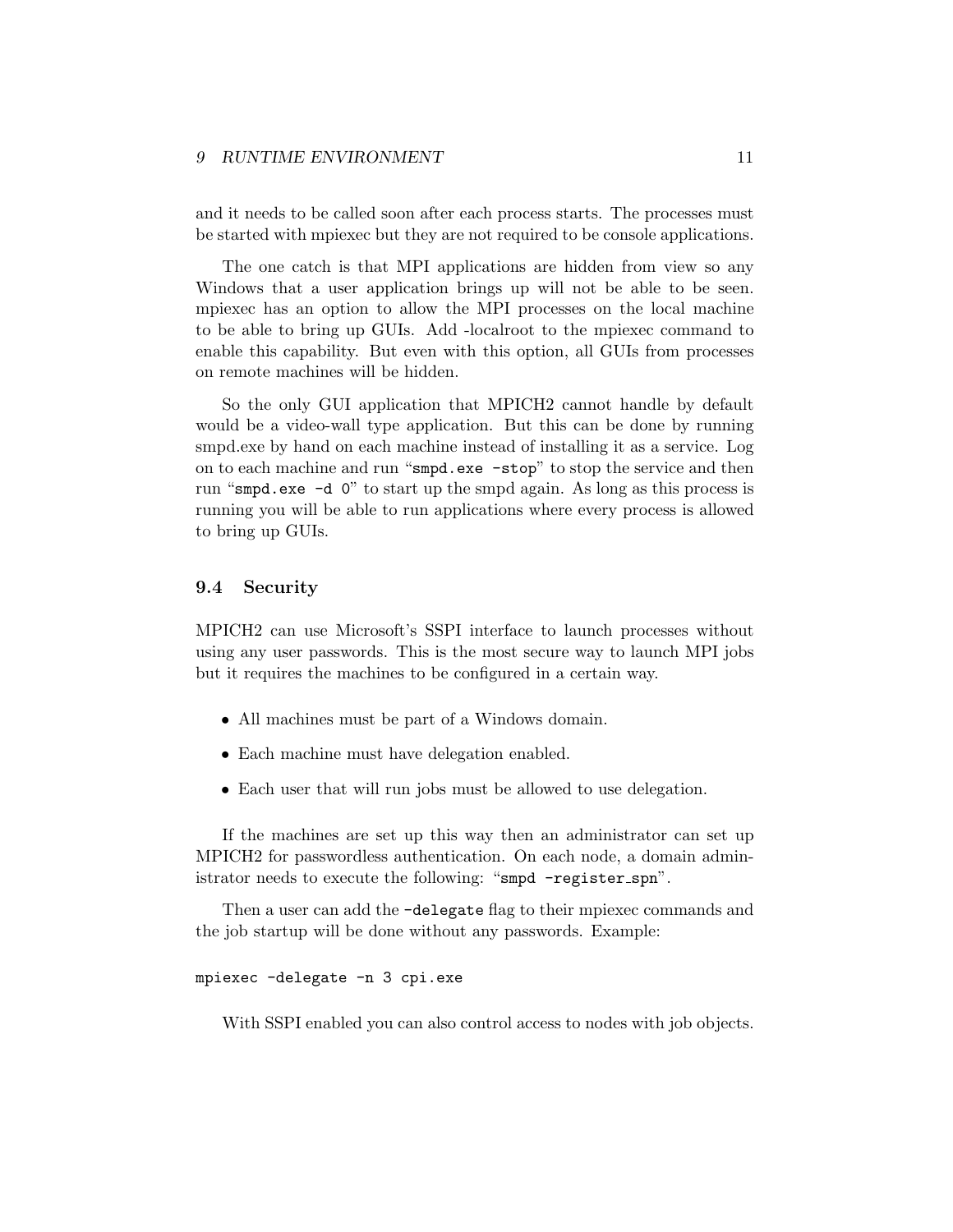First the nodes need to be set up so that only SSPI authentication is allowed. An administrator can run the following on each node:

- 1. smpd.exe -set sspi protect yes
- 2. smpd.exe -set jobs\_only yes
- 3. smpd.exe -restart

These settings mean that authentication must be done through SSPI and mpiexec commands will only be accepted for registered jobs.

To register jobs an administrator or a scheduler running with administrator privileges can execute the following command:

```
mpiexec.exe -add_job <name> <domain\username> [-host <hostname>]
```
This adds a job called "name" for the specified user on either the local or specified host. Any name can be used but it must not collide with another job with the same name on the same host. The command must be executed for each host that is to be allocated to the user.

Then when the job has finished or the allotted time has expired for the user to use the nodes the following command can be executed:

mpiexec.exe -remove\_job <name> [-host <hostname>]

This command removes the job from the local or specified host. Any processes running on the host under the specified job name will be terminated by this command.

So -add\_job and -remove\_job can be used by a scheduler to create a window when a user is allowed to start jobs on a set of nodes.

When the window is open the user can run jobs using the job name. First the user must run:

mpiexec.exe -associate\_job <name> [-host <hostname>]

This will associate the user's token with the job object on the local or specified host. This must be done for all of the hosts allocated to the user. Then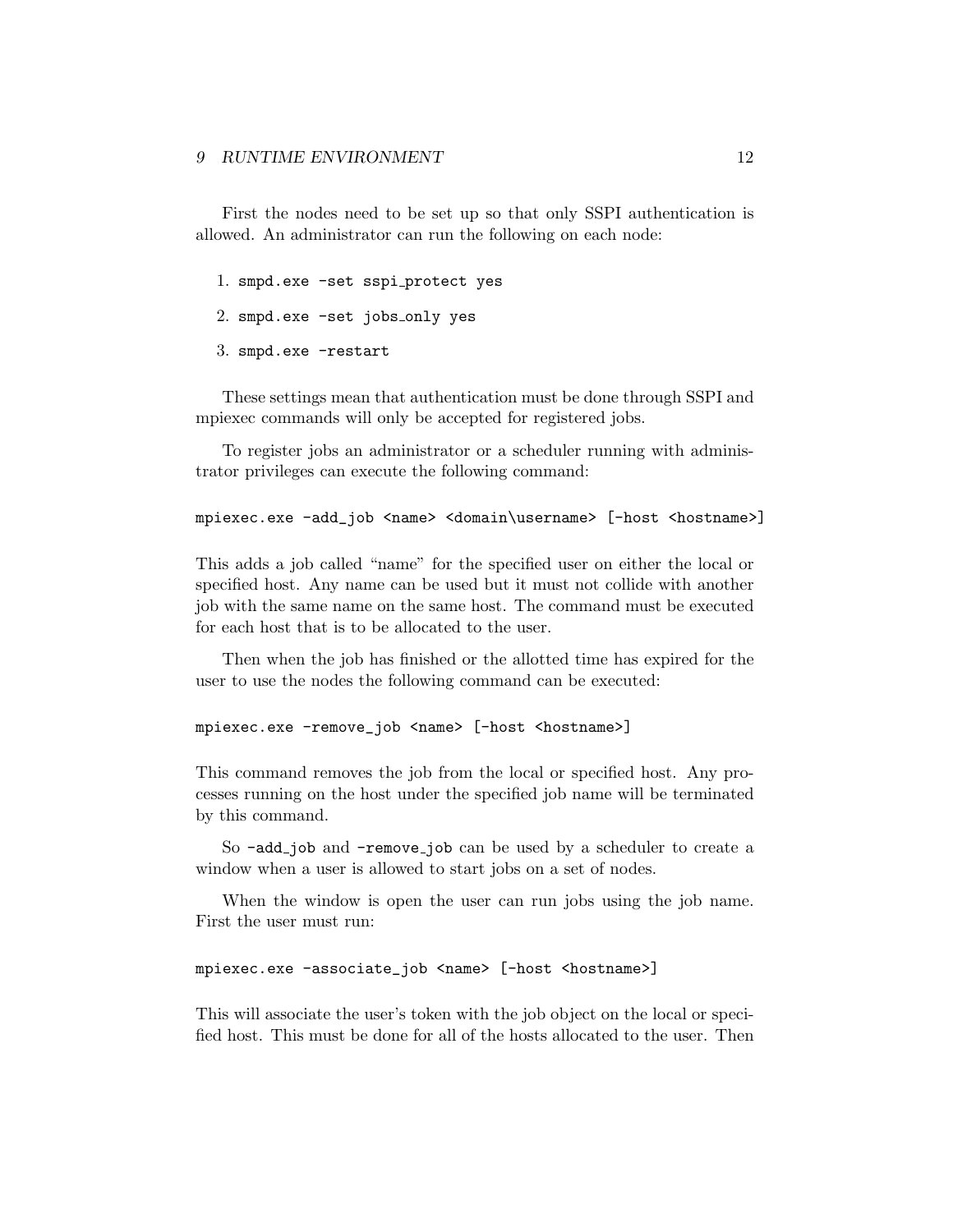<span id="page-15-0"></span>the user can issue mpiexec commands. The mpiexec commands are of the usual format except they must contain one extra option - " $\neg$ job  $\leq$ name>". This job name must match the job allocated by the  $\neg$ **add**\_job command. So a typical command would look like this:

```
mpiexec.exe -job foo -machinefile hosts.txt -n 4 myapp.exe
```
Multiple mpiexec commands can be issued until the **-remove** job command is issued. This allows the users to issue multiple mpiexec commands and multiple MPI Comm spawn commands all using the same job name until the job is removed from the nodes.

The rationale for the design where an adminstrator can create and destroy jobs but the user must first associate the job with his own token before running jobs is so that the administrator does not need to know the user's password. In order for an administrator to do both the job allocation and association he would have to call LogonUser with the user name and password for each user that submits a job request.

### 9.5 Firewalls

Windows comes with a default firewall that is usually turned on by default. Firewalls block all TCP ports by default which renders MPICH2 applications inoperable because the default communication mechanism used by MPICH2 are sockets on arbitrary ports assigned by the operating system. This can be solved in several ways:

- Turn off the firewall completely.
- MPICH2 applications can be limited to a range of TCP ports using the MPICH PORT RANGE environment variable. If you set your firewall to allow the same port range then MPICH2 applications will run.
- Leave the Windows firewall on and allow exceptions for your MPICH2 applications. This can be done through the Security Center module of the Windows Control Panel. Click the Windows Firewall option in the Security Center to bring up the properties page and select the Exceptions tab. Here you can add each MPICH2 application to exempt. Note that this exception includes the path to the executable so if you move the executable you will have to exempt the new location. This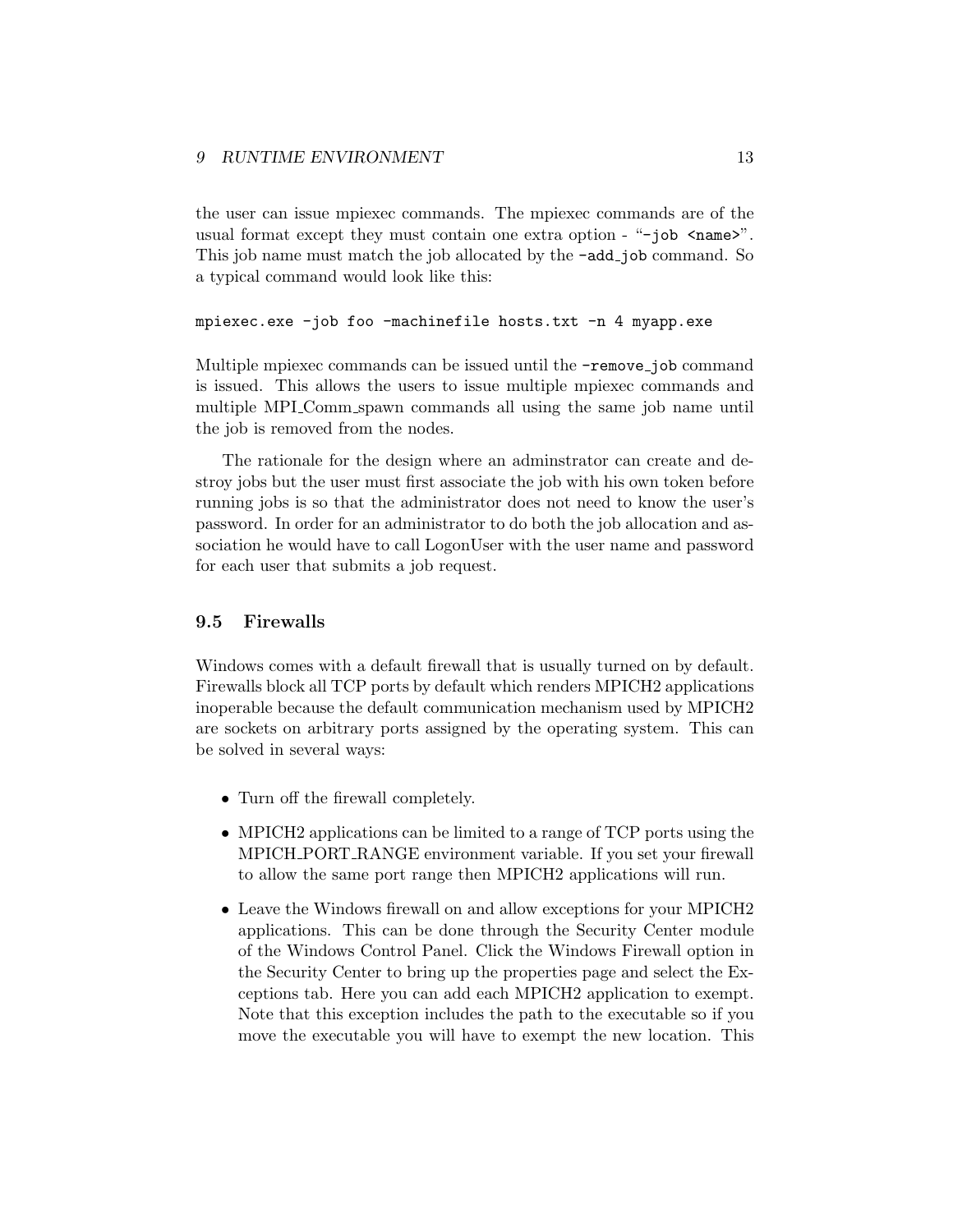<span id="page-16-0"></span>solution obviously only will work for a small number of applications since managing a large list would be difficult. Make sure you add mpiexec.exe and the smpd.exe process manager to this exception list.

### 9.6 MPIEXEC options

This section describes all the options to mpiexec.exe

- -n x or -np x Specify the number of processes to launch.
- -localonly x or -localonly Specify that the processes should only be launched on the local host. This option can replace the -n x option or be used in conjunction with it when it is only a flag.
- -machinefile filename Use the specified file to get host names to launch processes on. Hosts are selected from this file in a round robin fashion. One host is specified per line. Extra options can be specified. The number of desired processes to launch on a specific host can be specified with a colon followed by a number after the host name: hostname: n. This is usefull for multi-CPU hosts. If you want to specify the interface that should be used for MPI communication to the host you can add the -ifhn flag. Here is an example: hostname: 4 -ifhn 192.168.1.100
- -configfile filename Use the specified job configuration file to launch the job. Each line in the file represents a set of options just like you would enter them on the mpiexec command line. The one difference is that there are no colons in the file. The colons are replaced by new-lines.
- -file filename Use the specified implementation specific job configuration file. For Windows this option is used to specify the old MPICH 1.2.5 configuration file format. This is useful for users who have existing configuration files and want to upgrade to MPICH2.
- -host hostname Specify that the processes should be launched on a specific host.
- -hosts n host1 host2 host3 ... Specify that the processes should be launched on a list of hosts. This option replaces the -n x option.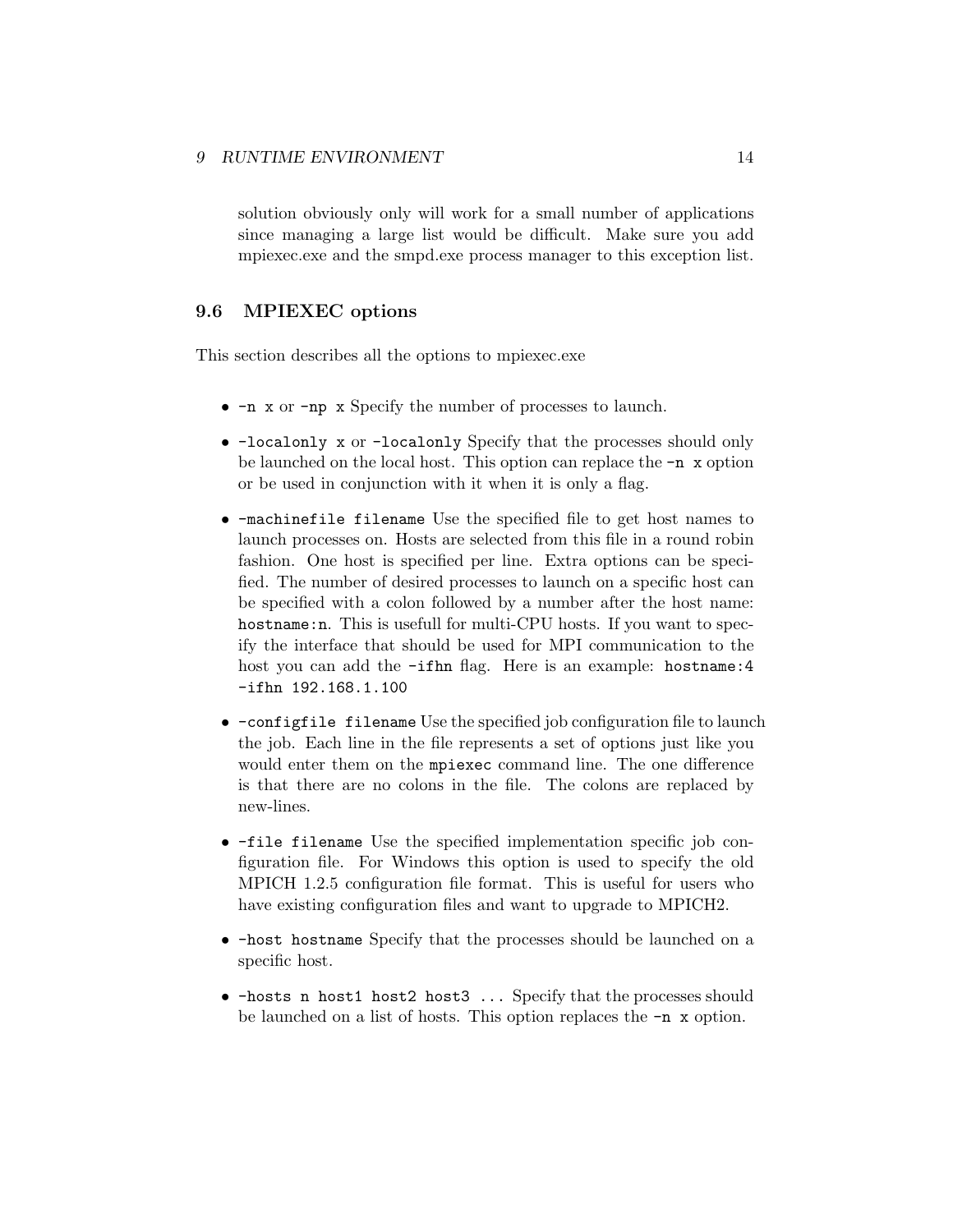- -hosts n host1 m1 host2 m2 host3 m3 ... Specify that the processes should be launched on a list of hosts and how many processes should be launched on each host. The total number of processes launched is  $m1 + m2 + m3 + ...$  mn.
- $-map$  drive:  $\hbar$ share Specify a network mapped drive to create on the hosts before launching the processes. The mapping will be removed when the processes exit. This option can be specified multiple times.
- -mapall Specify that all network mapped drives created by the user executing mpiexec command will be created on hosts before launching the processes. The mappings will be removed when the processes exit.
- -dir drive:\my\working\directory Specify the working directory for the processes.
- $-\text{w}\times\text{inv}\text{in}$  -wdir and  $-\text{div}$  are synonyms.
- -env variable value Specify an environment variable and its value to set in the processes' environments. This option can be specified multiple times.
- -genvlist  $a,b,c,d...$  Specify a list of environment variables to taken from the environment local to mpiexec and propagated to the launched processes.
- -logon Prompt for user credentials to launch the job under.
- -pwdfile filename Specify a file to read the user name and password from. The user name should be on the first line and the password on the second line.
- -exitcodes Specify that the exit code of each process should be printed to stdout as each processes exits.
- -noprompt Prevent mpiexec for prompting for information. If user credentials are needed to launch the processes mpiexec usually prompts for this information but this flag causes an error to be printed out instead.
- -priority class[:level] Specify the priority class and optionally the thread priority of the processes to be launched. The class can be 0,1,2,3, or 4 corresponding to idle, below, normal, above, and high.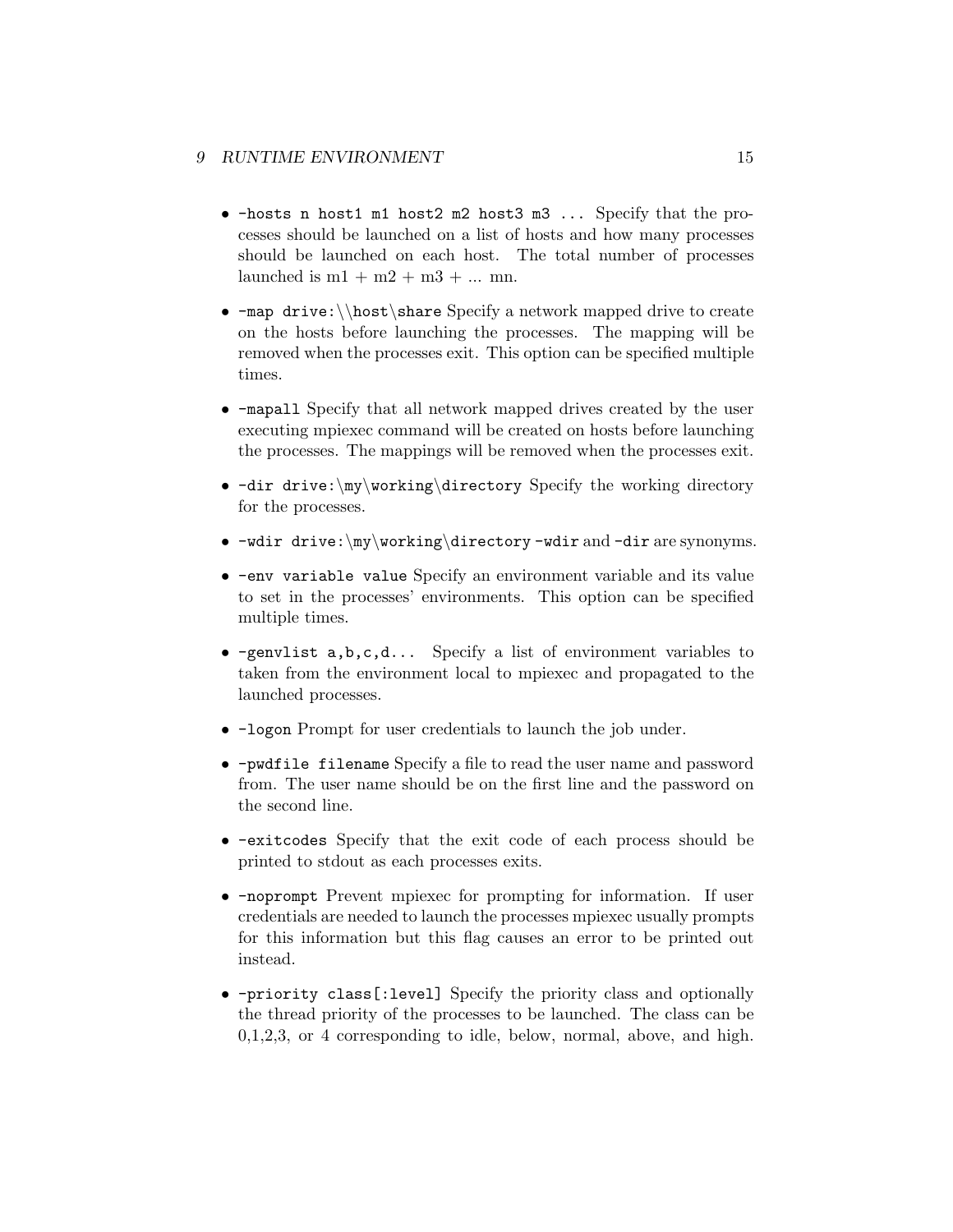The level can be 0,1,2,3,4, or 5 corresponding to idle, lowest, below, normal, above, highest. The default is 2:3.

- -localroot Specify that the root process should be launched on the local machine directly from mpiexec bypassing the smpd process manager. This is useful for applications that want to create windows from the root process that are visible to the interactive user. The smpd process manager creates processes in a hidden service desktop where you cannot interact with any GUI.
- -channel channel name This option is only available under Windows and allows the user to select which channel implementation of MPICH2 to select at runtime. The current channels supported are sock, mt, ssm, shm, and sshm. These represent the sockets, multi-threaded sockets, sockets plus shared memory, shared memory, and scalable shared memory channels. The shared memory channels only work on one node. The sockets, multi-threaded sockets, and sockets plus shared memory channels work on multiple nodes. There are also profiled versions of the channels that produce RLOG files for each process when selected. They are named p, mtp, ssmp, shmp, and sshmp. See the section on channel selection for additional information.
- -log This option is a short cut to selecting the MPE wrapper library to log the MPI application. When the job finishes there will be a .clog2 file created that can be viewed in Jumpshot.
- -l This flag causes mpiexec to prefix output to stdout and stderr with the rank of the process that produced the output. (This option is the lower-case L not the number one)
- -port port Specify the port where the smpd process manager is listening.
- -p port Short version of the -port option.
- -smpdfile filename Specify the location of the smpd configuration file. The default is  $\tilde{\ell}$ . smpd. This is a Unix only option. Under Windows the settings are stored in the Windows Registry.
- -phrase passphrase Specify the passphrase used to authenticate with the smpd process managers.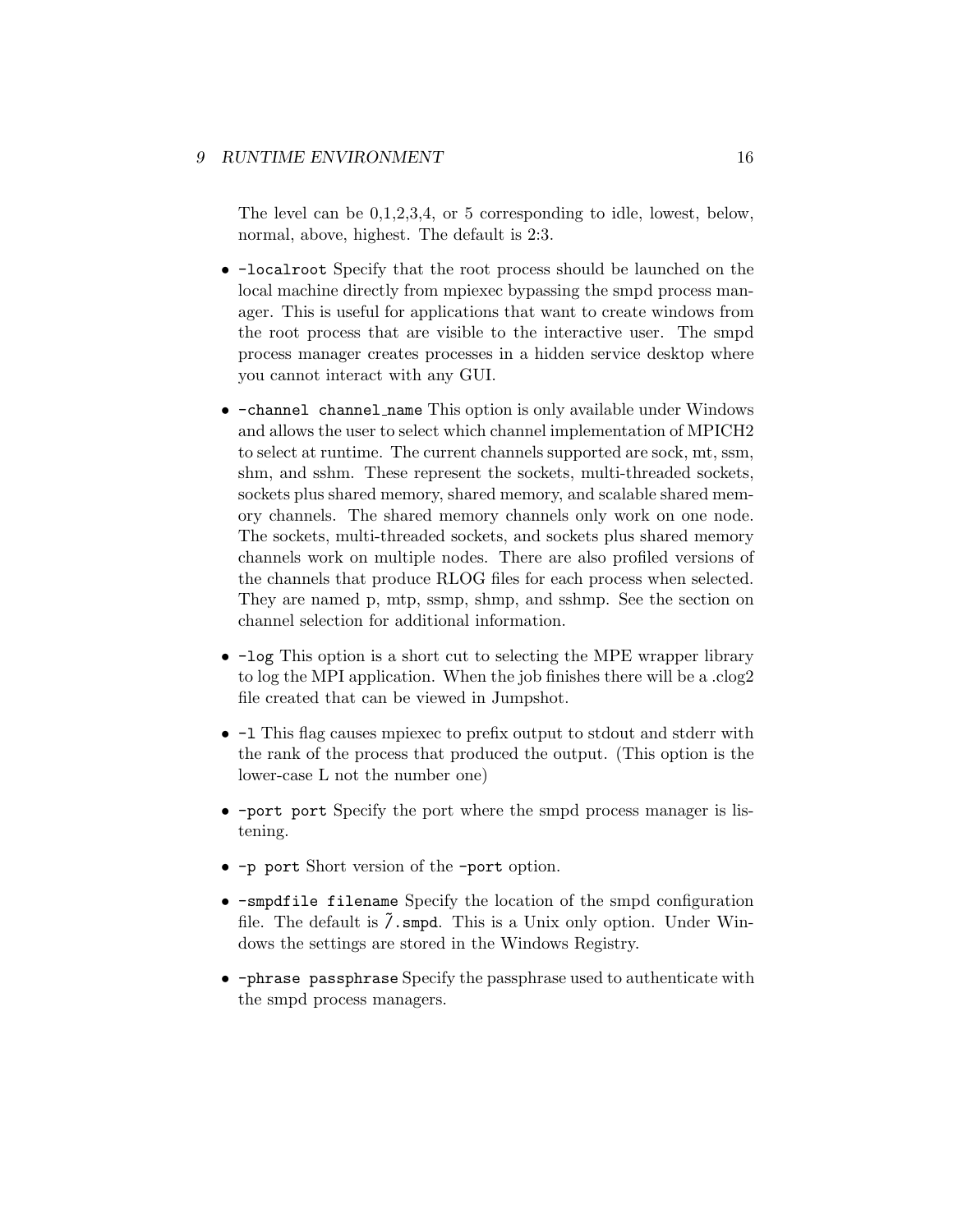- -path search path Specify the search path used to locate executables. Separate multiple paths with semicolons. The path can be mixed when using both Windows and Linux machines. For example: -path c:\temp;/home/user is a valid search path.
- -register [-user n] Encrypt a user name and password into the Windows registry so that it can be automatically retrieved by mpiexec to launch processes with. If you specify a user index then you can save more than one set of credentials. The index should be a positive nonzero number and does not need to be consecutive.
- -remove [-user n] Remove the encrypted credential data from the Registry. If multiple entries are saved then use the -user option to specify which entry to remove. -user all can be specified to delete all entries.
- -validate [-user n] [-host hostname] Validate that the saved credentials can be used to launch a process on the local or specified host. If more that one credentials has been saved then the -user option can be used to select which user credentials to use.
- -user n Specify which encrypted credentials to retrieve from the Registry. The corresponding entry must have been previously saved using the -register -user n option.
- -timeout seconds Specify the maximum number of seconds the job is allowed to run. At the end of the timeout period, if the job has not already exited then all processes will be killed.
- -plaintext Specify that user credentials should go over the wire unencrypted. This is required if both Linux and Windows machines are used in the same job because the Linux machines cannot encrypt and decrypt the data created by the Windows machines.
- -delegate Specify that you want to use passwordless SSPI delegation to launch processes. The machines must be configured to use SSPI as described in the section on security.
- -impersonate Specify that you want to use passwordless SSPI impersonation to launch processes. This will create processes on the remote machines with limited access tokens. They wil not be able to open files on remote machines or access mapped network drives.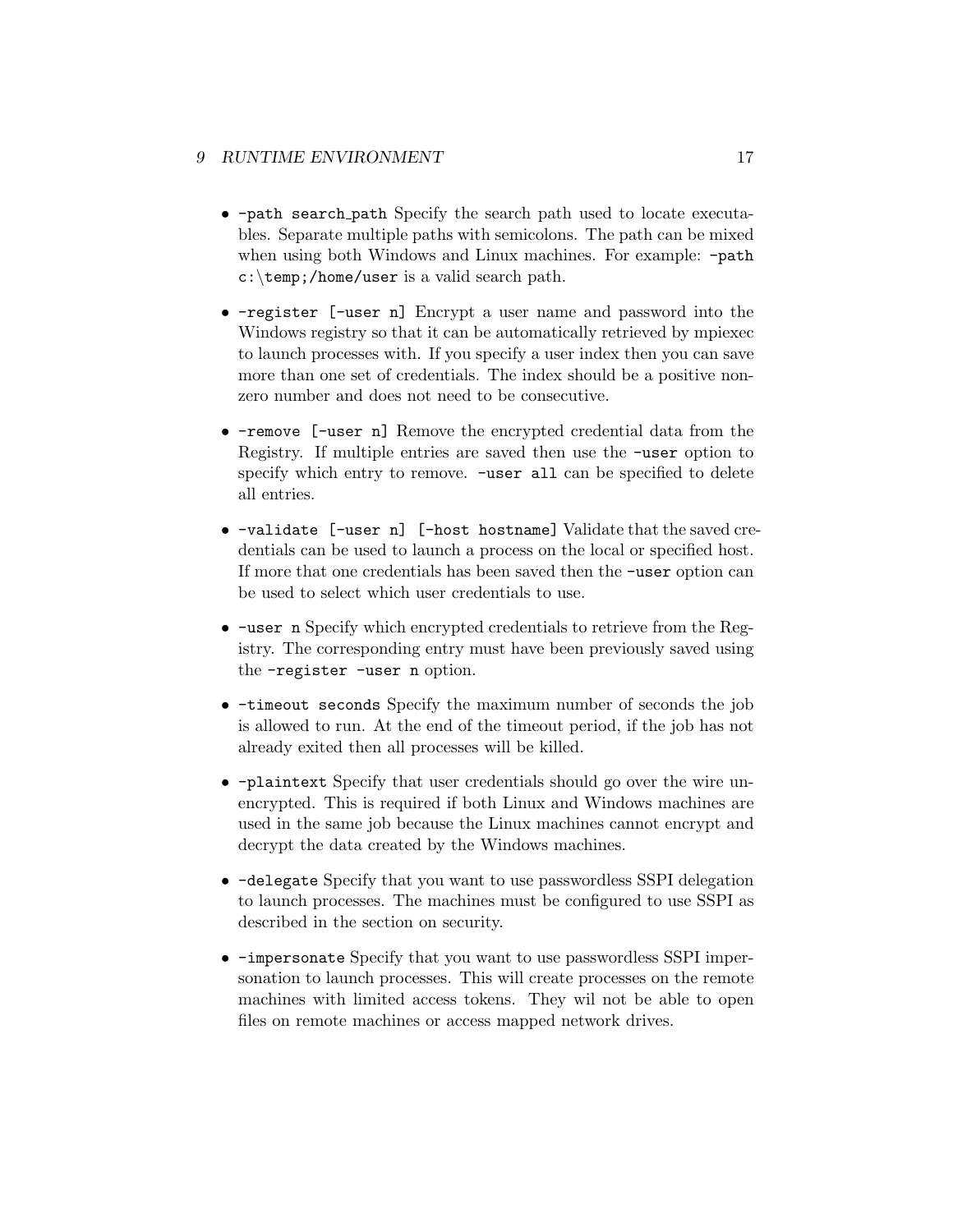- -add job job name domain\user [-host hostname] Create a job object on the local or specified host for the specified user. Administrator privileges are required to execute this command.
- -remove job job name [-host hostname] Remove a job object on the local or specified host. Any processes running under this job will be terminated. Administrator privileges are required to execute this command.
- -associate job job name [-host hostname] Associate the current user token with the specified job on the local or specified host. The current user must match the user specifed by the  $\neg add\_job$  job name username command.
- -job job\_name Specify that the processes should be launched under the specifed job object. This can only be used after successful calls to -add\_job and -associate\_job.
- -whoami Print out the current user name in the format that mpiexec and smpd expect it to be. This is useful for users who use a screen name that is different from their user name.
- -hide console Detach from the console so that no command prompt window will appear and consequently not output will be seen.
- -quiet abort Use this flag to prevent extensive abort messages to appear. Instead the job will simply exit with minimal error output.
- $-rsh$  or  $-ssh$  Use the remote shell command to execute the processes in the job instead of using the smpd process manager. The default command is "ssh -x" no matter whether -rsh or -ssh is used. If this is the only flag specified then an smpd process manager must be running on the local host where mpiexec is executed. mpiexec contacts the local smpd process to start a PMI service required by the MPI job and then starts the processes using the remote shell command. On the target machines the application "env" must be available since it is used to set the appropriate environment variables and then start the application. The remote shell command can be changed using the environment variable MPIEXEC RSH. Any command can be used that takes a host name and then everything after that as the user command to be launched.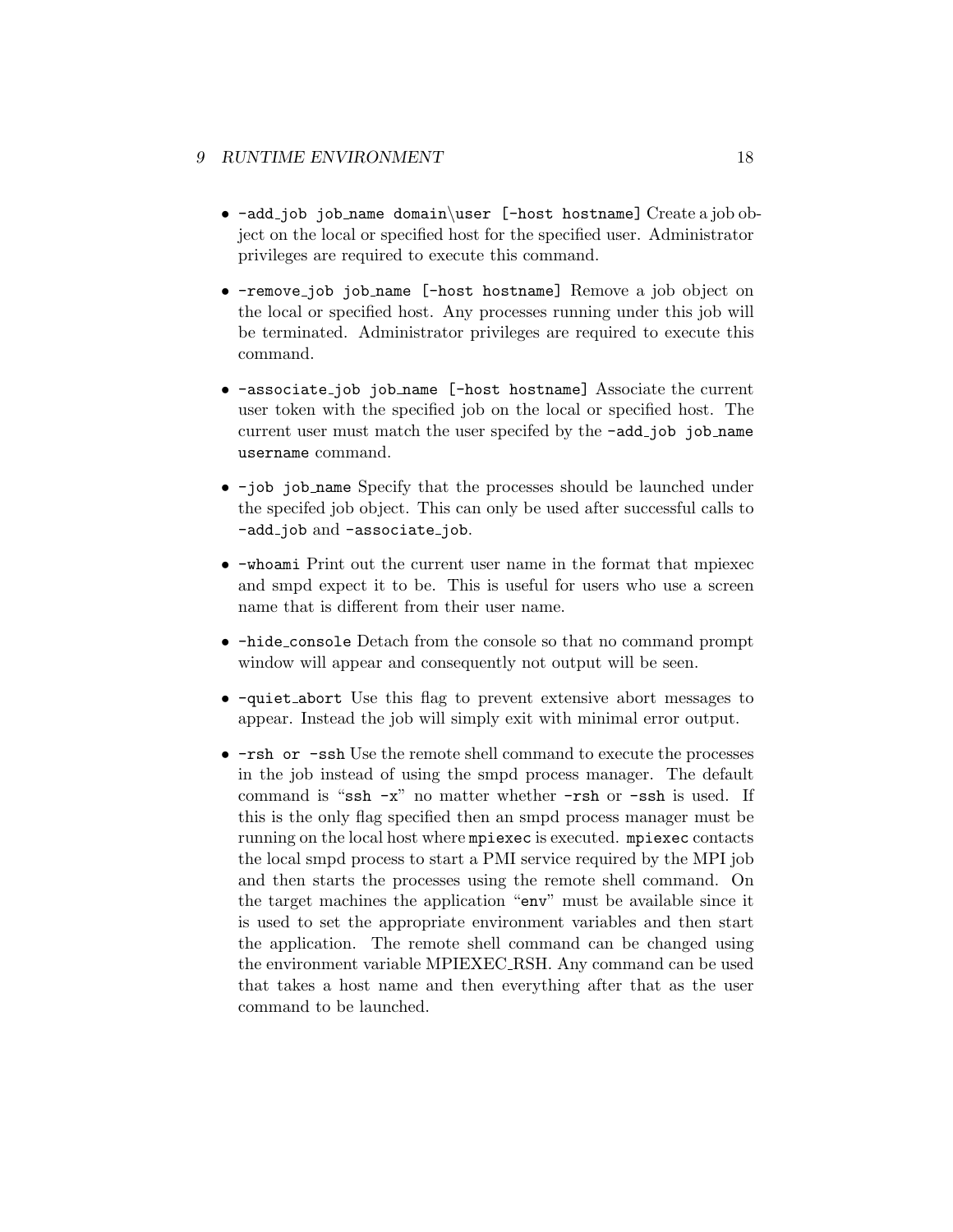- <span id="page-21-0"></span>• -nopm This flag is used in conjunction with the -rsh flag. With this flag specified there need not be any smpd process manager running on any of the nodes used in the job. mpiexec provides the PMI interface and the remote shell command is used to start the processes. Using these flags allows jobs to be started without any process managers running but the MPI-2 dynamic process functions like MPI Comm spawn are consequently not available.
- -verbose Output trace data for mpiexec. Only useful for debugging.
- -pmi server num processes or -pmiserver num processes This option specified by itself connects to the local smpd process manager and starts a PMI service. This service is used by MPICH2 processes to communicate connection information to each other. This option is only good for a single MPICH2 job. The input parameter is the number of processes in the job. mpiexec immediately outputs three lines of data. The first line is the host name. The second line is the port it is listening on and the third line is the name of the PMI KVS. A process manager that can set environment variables and launch processes but does not implement the PMI service can use this option to start jobs. Along with the other PMI environment variables the process manager must set PMI HOST to the host name provided, PMI PORT to the port provided and PMI KVS and PMI DOMAIN to the KVS name provided. It is the responsibility of the process manager to set the other environment variables correctly like PMI RANK and PMI SIZE. See the document on the smpd PMI implementation for a complete list of the environment variables. When the job is finished the PMI server will exit. This option can be executed in separate command simultaneously so that multiple jobs can be executed at the same time.

### 9.7 SMPD process manager options

This section describes some of the options for the smpd process manager.

smpd.exe runs as a service under Windows. This is required so that it can start processes under multiple user credentials. Only services have the privileges necessary to log on users and start processes for them. Since this is a privileged operation administrator rights are required to install the smpd service. This is what the default installer package does.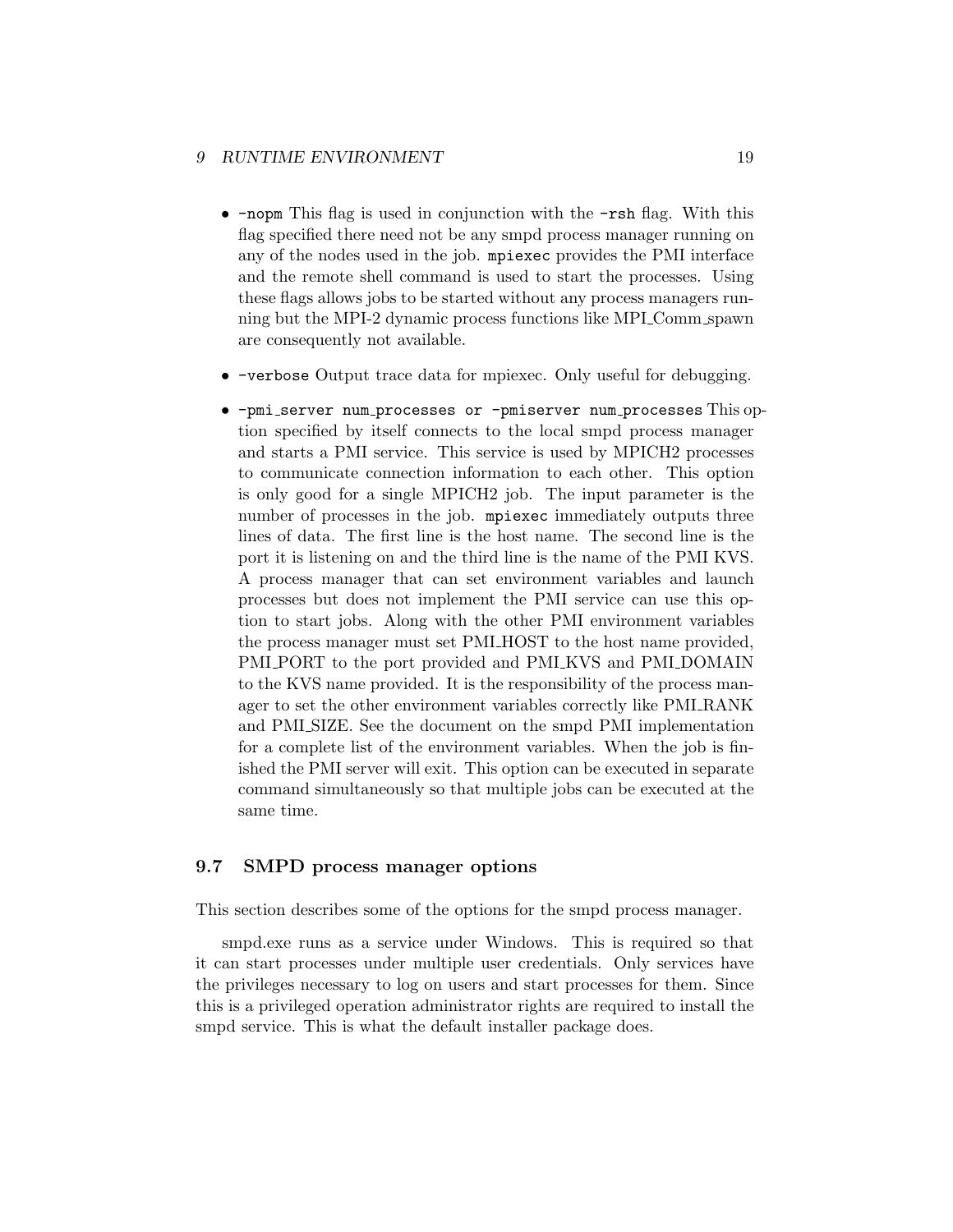But smpd can be run in other ways for debugging or single user use.

If you have smpd.exe installed first execute smpd.exe -stop to stop the service.

Then you can run it by hand for single user mode or for debugging. The flag for debugging single user mode is -d debug\_output\_level.

If you run it like this you will get full trace output:

smpd.exe -d

If you run it like this you will get no output except for errors:

smpd.exe -d 0

Here are all the options to smpd.exe:

- -install or -regserver Install the smpd service. Requires administrator privileges.
- -remove or -uninstall or -unregserver Uninstall the smpd service. Requires administrator privileges.
- -start Start the smpd service. Requires administrator privileges.
- -stop Stop the smpd service. Requires administrator privileges.
- -restart Stop and restart the smpd service. Requires administrator privileges.
- -register\_spn Register the Service Prinicipal Name for the smpd service of the local machine on the domain controller. Requires DOMAIN administrator privileges. This is used in conjunction with passwordless SSPI authentication described in the section on security.
- -remove spn Remove the Service Prinicipal Name from the domain controller for the smpd service of the local machine. Requires DO-MAIN administrator privileges.
- $-$ traceon filename [hostA hostB  $\ldots$ ] Turn on the trace logging of the smpd service on the local or specified hosts and set the output to the specified file. The file location must be available on the local drive of each of the hosts. It cannot be located on a remote machine.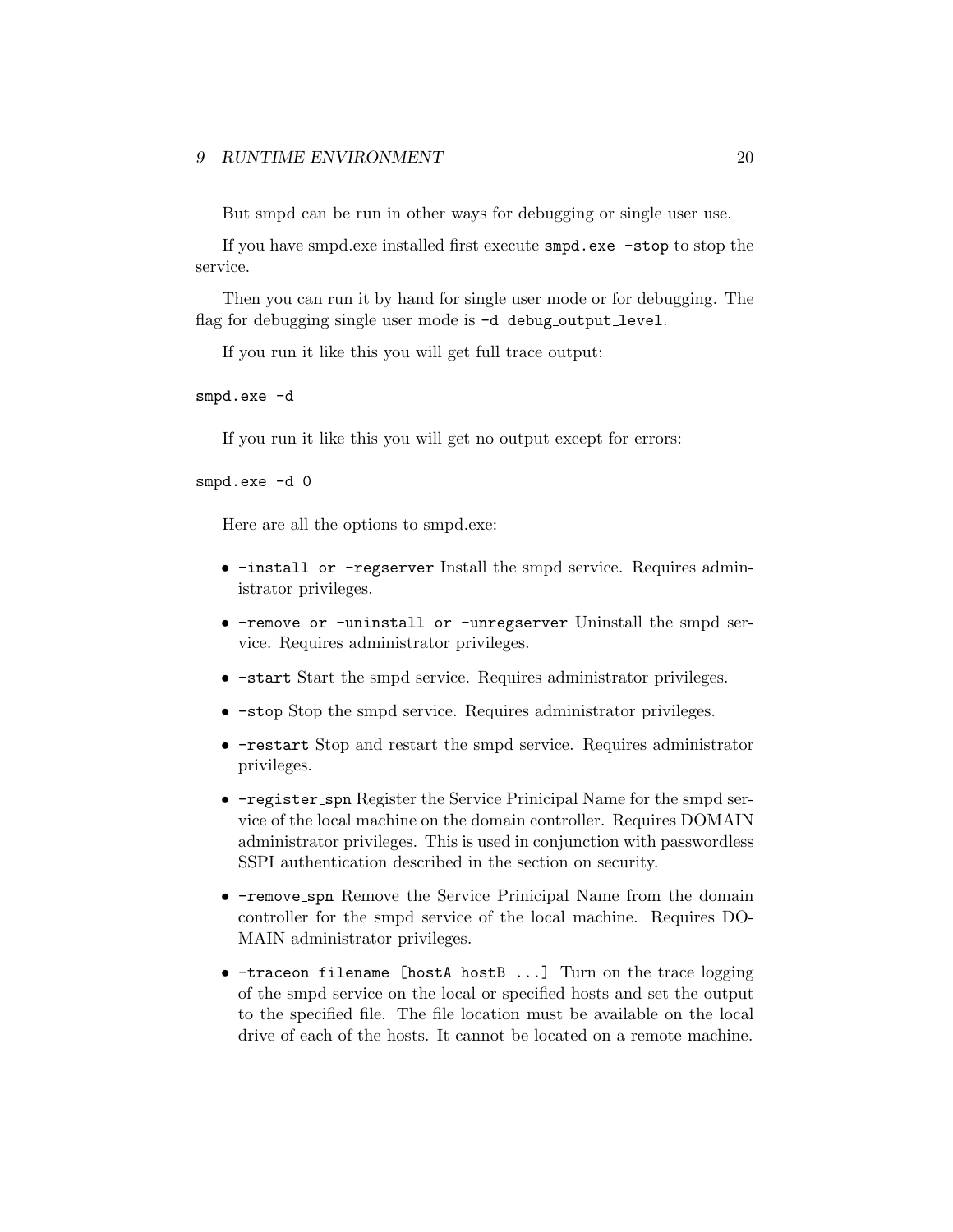- -traceoff [hostA hostB ...] Turn off the trace logging of the smpd service on the local or specified hosts.
- -port n Listen on the specified port number. If this option is not specified then smpd listens on the default port (8676).
- -anyport Listen on any port assigned by the OS. smpd immediately prints out the port that it has been assigned.
- -phrase passphrase Use the specified passphrase to authenticate connections to the smpd either by mpiexec or another smpd process.
- -getphrase Prompt the user to input the passphrase. This is useful if you don't want to specify the phrase on the command line.
- -noprompt Don't prompt the user for input. If there is missing information, print an error and exit.
- -set option value Set the smpd option to the specified value. For example, smpd -set logfile  $c:\temp\smash{\text{smpd}}. \log \text{wil set}$  the log file to the specified file name. smpd -set log yes will turn trace logging on and smpd -set log no will turn it off.
- -get option Print out the value of the specified smpd option.
- -hosts Print the hosts that mpiexec and this smpd will use to launch processes on. If the list is empty then processes will be launched on the local host only.
- -sethosts hostA hostB ... Set the hosts option to a list of hosts that mpiexec and smpd will use to launch processes on.
- -d [level] or -debug [level] Start the smpd in debug or single user mode with the optionally specified amount of output. For example, smpd -d will start the smpd will lots of trace output and smpd -d 0 will start the smpd with no output except for errors.
- -s Only available on Unix systems. This option starts the smpd in single user daemon mode for the current user.
- -smpdfile filename On Unix systems the smpd options are stored in a file that is readable only by the current user (chmod 600). This file stores the same information that would be stored in the Windows registry like the port and passphrase. The default file is named  $\tilde{7}$ . smpd if this option is not specified.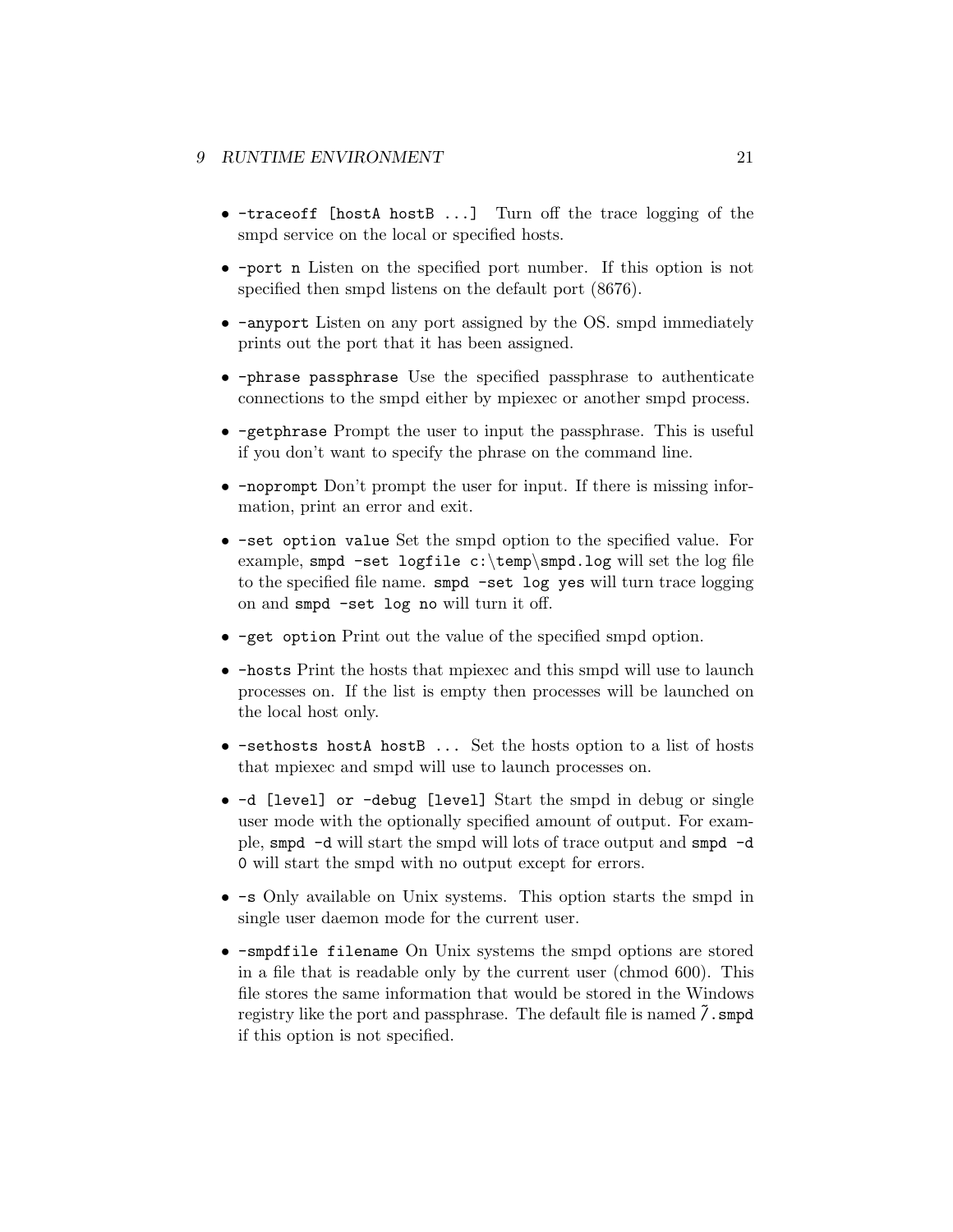- <span id="page-24-0"></span>• -shutdown Shutdown a running smpd that was started by smpd -s or smpd -d.
- -printprocs On a Windows machine you can run smpd -printprocs and it will print out the processes started and stopped by smpd on the current host. The format of the output is  $+/-$ pid cmd. Plus means a process was started and minus means the process has exited. The process id is specified next and then the rest of the line is the command that was launched.
- -enum or -enumerate Print the smpd options set on the local host.
- -version Print the smpd version and exit.
- -status [-host hostname] Print the status of the smpd on the local or specified host.
- -help Print a brief summary of the options to smpd.

### 9.8 Debugging jobs by starting them manually

This section describes how to start a job by hand without the use of a process manager so the job can be stepped through with a debugger.

You can launch an MPICH2 job by hand if you set the minimum required environment variables for each process and then start the processes yourself (or in a debugger).

Here is a script that sets the environment variables so that a job can be started on the local machine: The file is called setmpi2.bat

```
if '(%1'' == ''''' goto HELP
if '%2'' == '''' goto HELP
set PMI_ROOT_HOST=%COMPUTERNAME%
set PMI_ROOT_PORT=9222
set PMI_ROOT_LOCAL=1
set PMI_RANK=%1
set PMI_SIZE=%2
set PMI_KVS=mpich2
goto DONE
:HELP
REM usage: setmpi2 rank size
```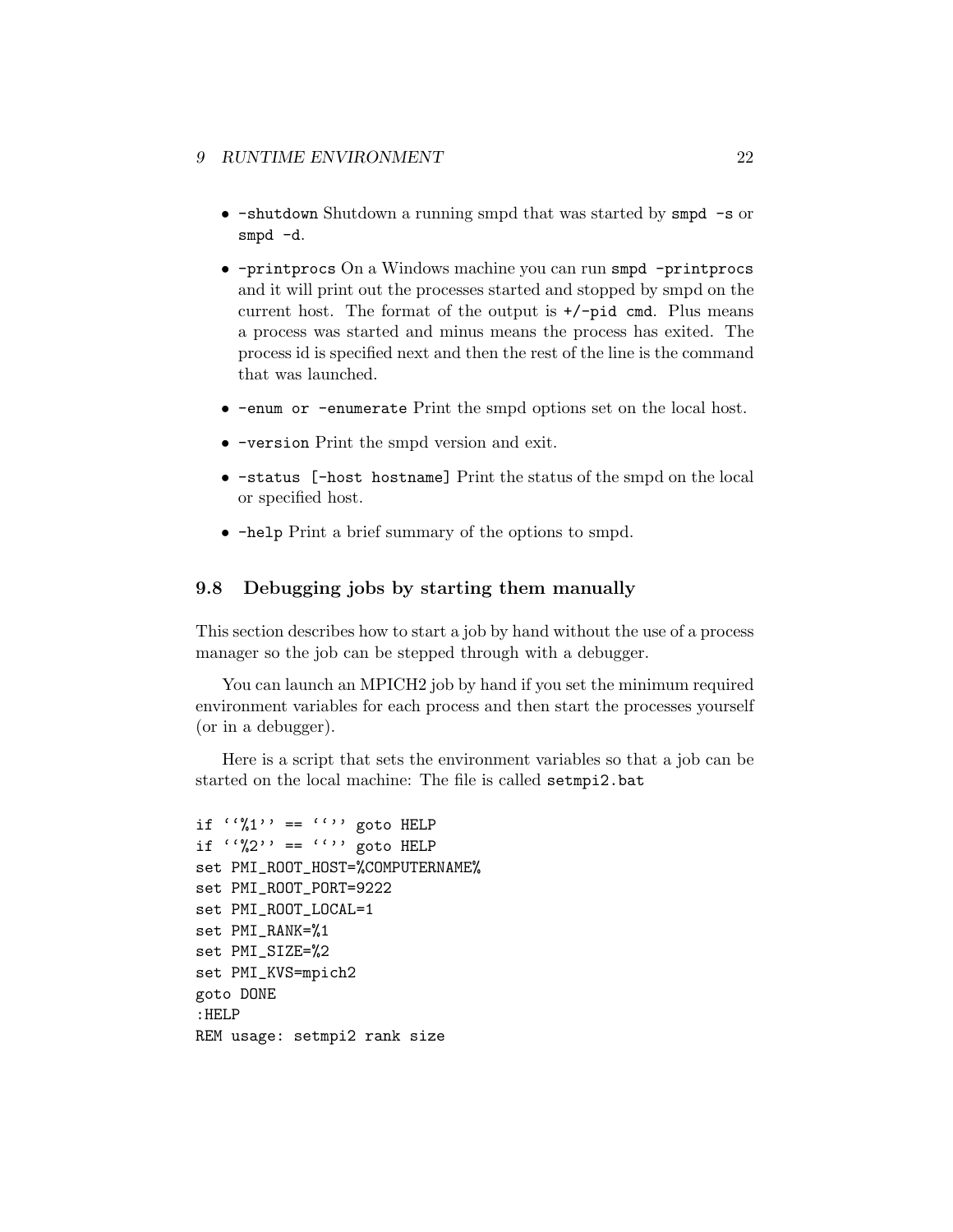### <span id="page-25-0"></span>:DONE

For example, to debug a two process job bring up two separate command prompts. In the first prompt execute setmpi2.bat 0 2 and in the second prompt execute setmpi2.bat 1 2. Then run your application always starting the root process first. The root process must call MPI Init before any of the other processes because it is the process that listens on the port specifed by the environment variable PMI ROOT PORT. Simply execute myapp.exe from each command prompt to run your job. Or better yet run each process in a debugger. If you have the Microsoft developer studio installed you can run the following from each command prompt: devenv.exe myapp.exe. This will bring up a debugger for each process. Then you can step through each process and debug it. Remember that the first process must call MPI Init before any of the rest of the processes do. You can restart the processes at any time as long as you restart all of them.

The script can be modified to launch on multiple hosts by changing the line:

#### set PMI\_ROOT\_HOST=%COMPUTERNAME%

to set the variable to the hostname where the root process will be started instead of the local host name.

The limitation of this method of starting processes is that MPI-2 spawning operations are not supported. If your application calls MPI Comm spawn it will produce an error.

### 9.9 Environment variables

This section describes the environment variables used by MPICH2 and smpd.

- MPICH\_ABORT\_ON\_ERROR Call abort() when an error happens instead of returning an error and calling MPID Abort. useful for unix where calling abort() creates a core file.
- MPICH PRINT ERROR STACK Print the entire error stack when an error occurs (currently this is the default)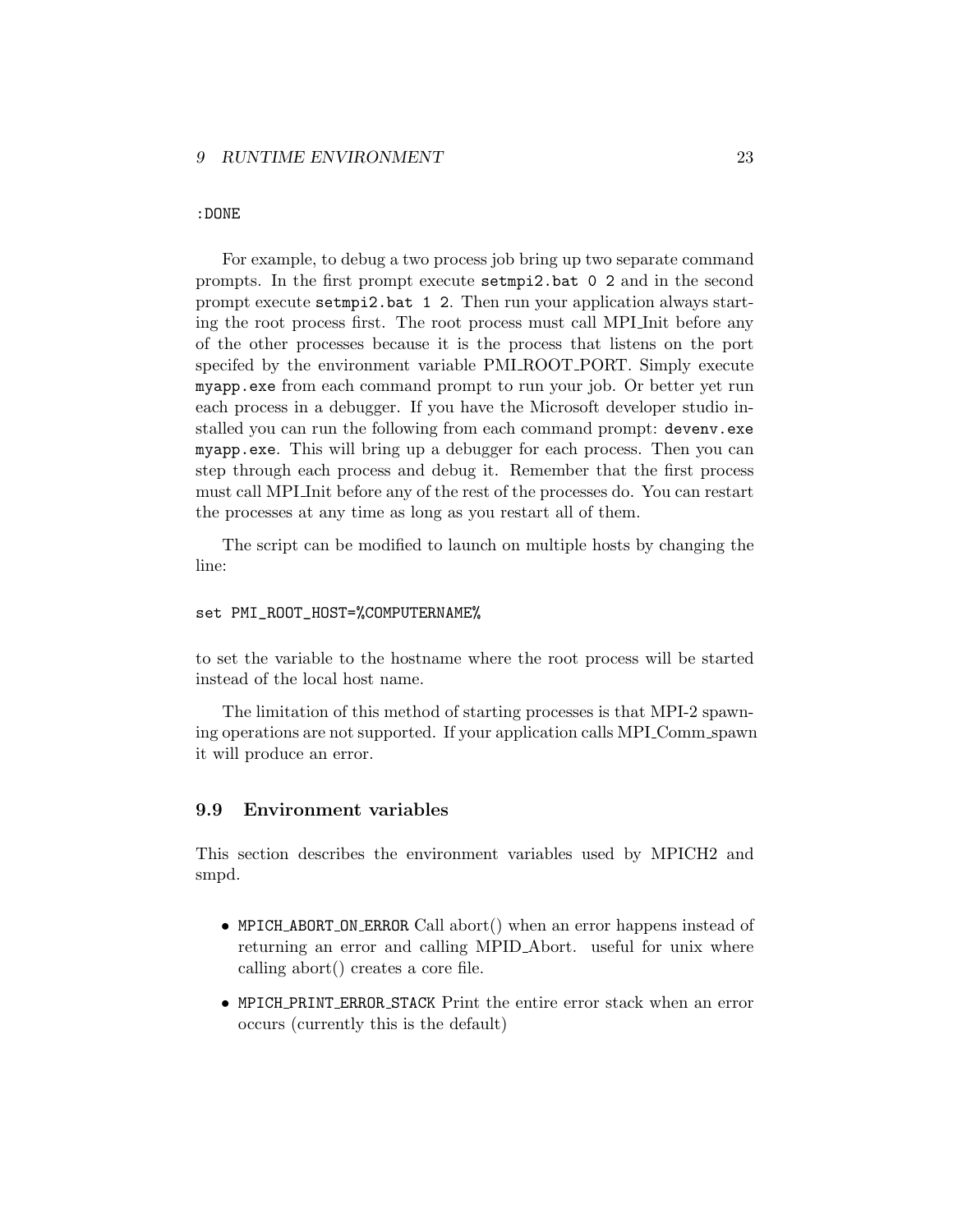- MPICH CHOP ERROR STACK Split the error stack output at the character position specified. A value of 79 would cause carriage returns to be inserted after the 79th character.
- MPICH WARNINGS Print runtime warnings (unmatched messages at MPI Finalize, unreleased resources, etc)
- MPICH\_SOCKET\_BUFFER\_SIZE socket buffer size
- MPICH\_SOCKET\_RBUFFER\_SIZE socket receive buffer size
- MPICH SOCKET SBUFFER SIZE socket send buffer size
- MPICH SOCKET NUM PREPOSTED ACCEPTS number of accepts posted for MPIDU Sock listen
- MPICH PORT RANGE Range of ports to use for sockets: min..max or min,max
- MPICH INTERFACE HOSTNAME hostname to use to connect sockets
- MPICH\_NETMASK bitmask to select an ip subnet: ip/numbits, ie  $192.0.0.0/8$
- MPIEXEC TIMEOUT job timeout in seconds
- MPIEXEC LOCALONLY launch job processes on the local machine only
- MPIEXEC NOPROMPT Don't prompt for user input for missing information, print an error instead.
- MPIEXEC SMPD PORT Connect to smpd on the specified port.

The following two only affect mpiexec for smpd if -rsh is on the command line:

- MPIEXEC RSH rsh command to use, default is "ssh -x"
- MPIEXEC RSH NO ESCAPE create an rsh command compatible with cygwin's ssh
- MPICH SPN Service Principal Name used for passwordless authentication
- SMPD DBG OUTPUT Print debugging output
- SMPD DBG LOG FILENAME name of logfile to send output to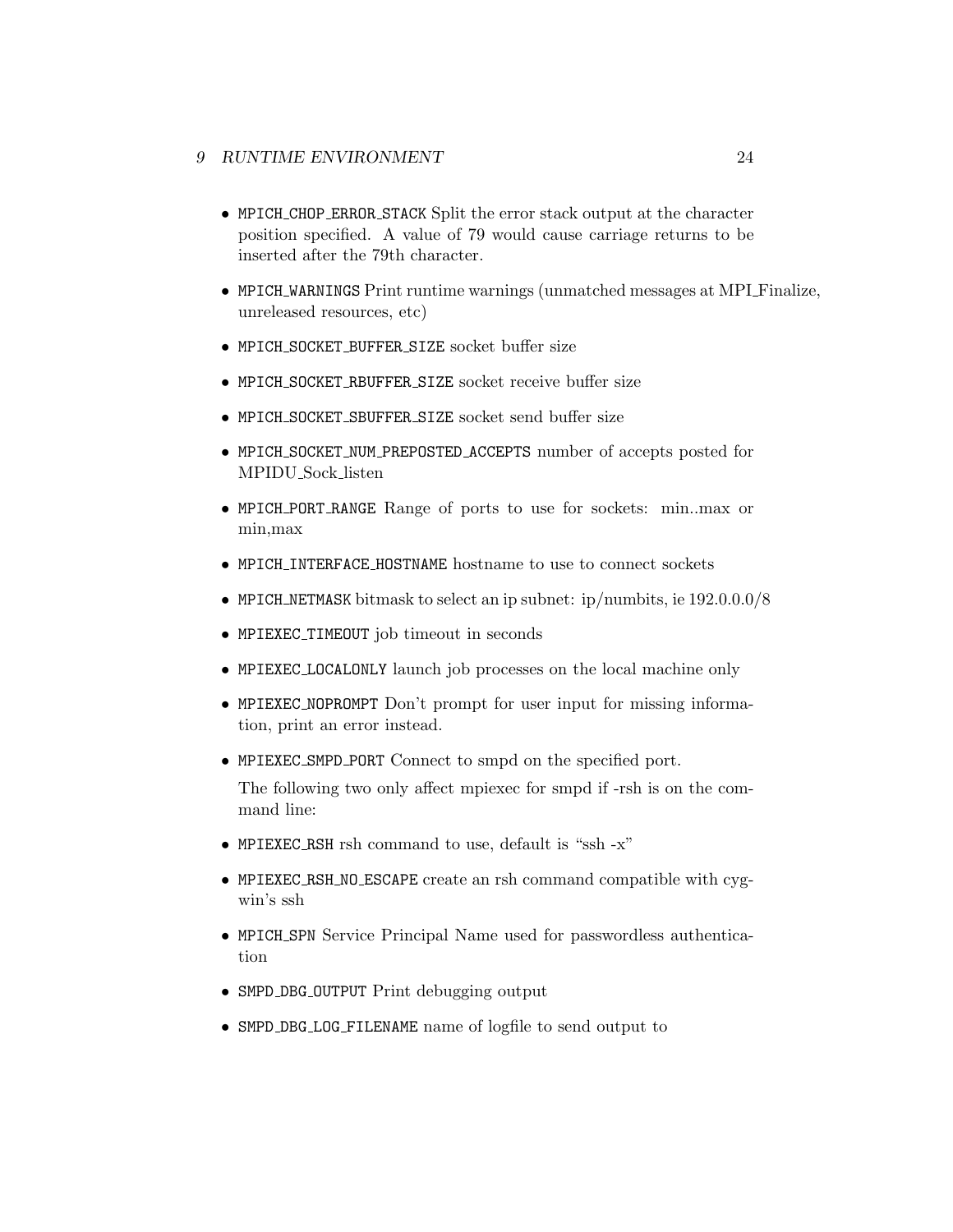- SMPD MAX LOG FILE SIZE maximum number of bytes the logfile can grow to before it is truncated
- MPICH DBG OUTPUT stdout, memlog or file. determines where debugging output goes
- MPI DLL NAME name of the dll that contains the MPI and PMPI interfaces
- MPICH2 CHANNEL short name of the channel used to create the full name of the MPI dll (ie. ib becomes mpich2ib.dll)
- MPI WRAP DLL NAME name of the dll that contains only the MPI interface, not the PMPI interface
- MPICH TRMEM INITZERO used by the memory tracing package
- MPICH TRMEM VALIDATE used by the memory tracing package
- MPITEST DEBUG used by the test suite
- MPITEST VERBOSE used by the test suite
- PATH used by smpd to search for executables under Unix.

SMPD options specified on the command line can also be specified in the environment by prefixing SMPD OPTION to the option name and saving it as an environment variable.

- SMPD\_OPTION\_app\_path
- SMPD OPTION logfile
- SMPD OPTION nocache
- SMPD OPTION phrase
- SMPD\_OPTION\_sspi\_protect
- SMPD OPTION max logfile size
- SMPD\_OPTION\_plaintext
- SMPD OPTION port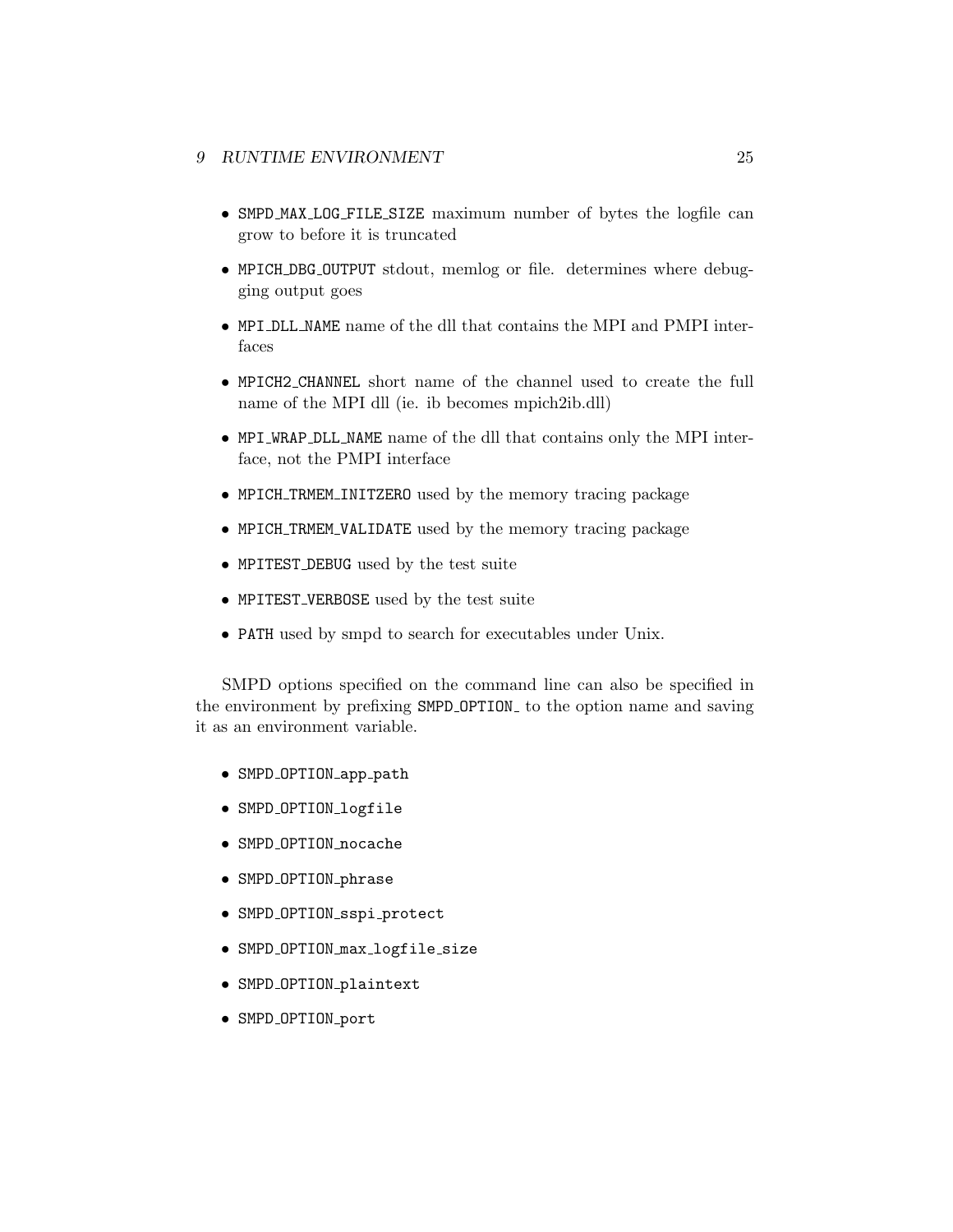- SMPD\_OPTION\_timeout
- SMPD OPTION exitcodes
- SMPD\_OPTION\_priority
- SMPD\_OPTION\_localonly
- SMPD OPTION noprompt
- SMPD OPTION channel
- SMPD OPTION hosts
- SMPD\_OPTION\_delegate
- SMPD OPTION internode channel
- SMPD OPTION log
- SMPD OPTION no dynamic hosts

Variables to control debugging output when enabled:

- MPICH DBG
- MPICH DBG CLASS
- MPICH DBG FILENAME
- MPICH DBG LEVEL
- MPICH DBG OUTPUT
- MPICH DBG RANK
- MPICH DEBUG ITEM

The following variables affect the MPE logging library:

- MPE LOGFILE PREFIX name of the clog file to create without the extension
- MPE DELETE LOCALFILE true,false delete or not the local clog file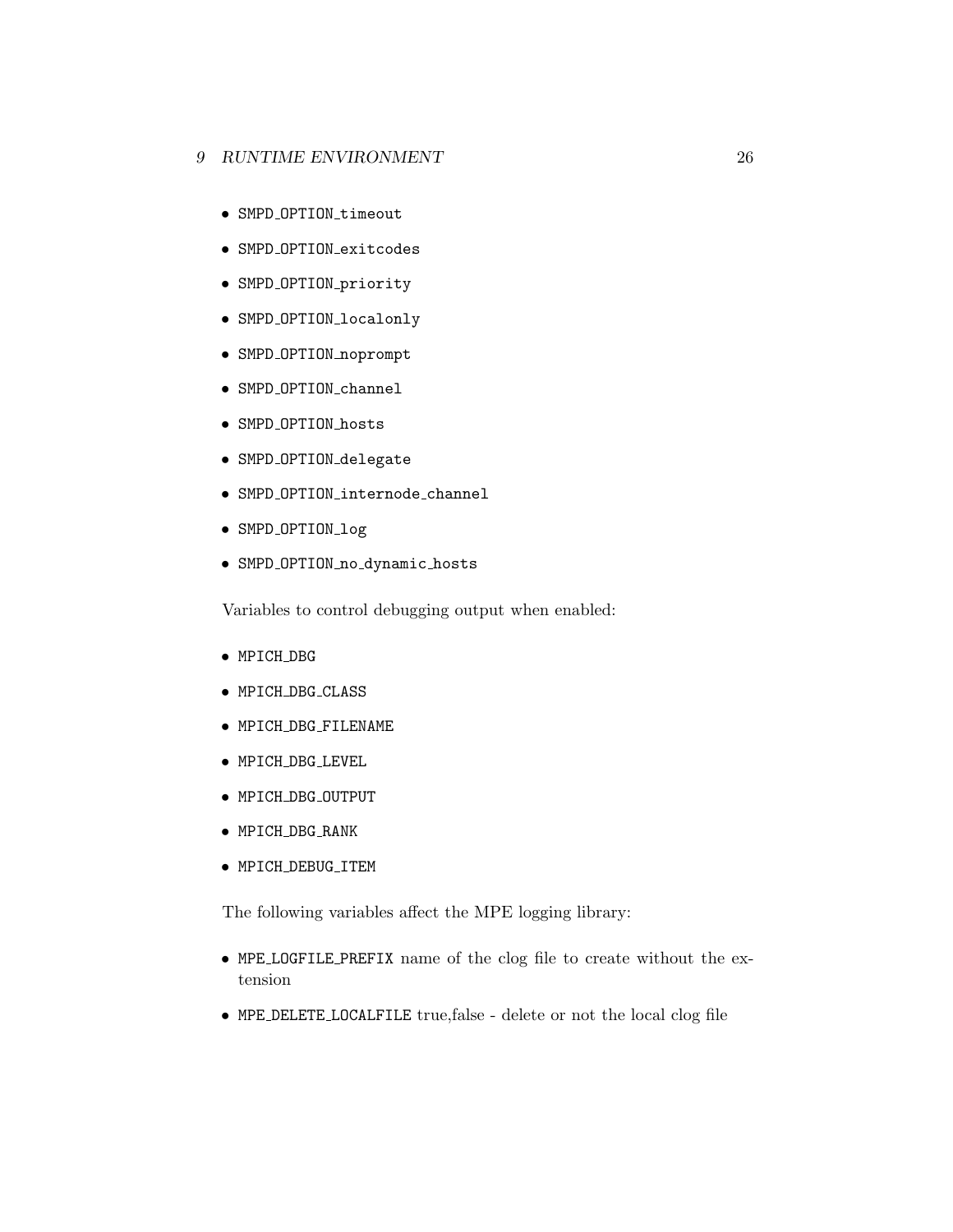- MPE LOG OVERHEAD I think this one adds an event to the clog files representing the time it takes to write a clog buffer to disk
- CLOG BLOCK SIZE number of bytes in a clog block
- CLOG BUFFERED BLOCKS number of blocks
- MPE CLOCKS SYNC yes/no synchronize clocks directories to store temporary files:
- MPE TMPDIR
- TMPDIR
- TMP
- TEMP

PMI environment variables created by smpd are described in the smpd documentation:

- PMI DLL NAME name of the PMI dll to load (replaces the default smpd functions)
- PMI NAMEPUB KVS name of the key-val-space where MPI service names are stored for MPI Lookup name()
- PMI ROOT HOST
- PMI ROOT PORT
- PMI ROOT LOCAL
- PMI SPAWN
- PMI KVS
- PMI DOMAIN
- PMI RANK
- PMI SIZE
- PMI CLIQUE
- PMI APPNUM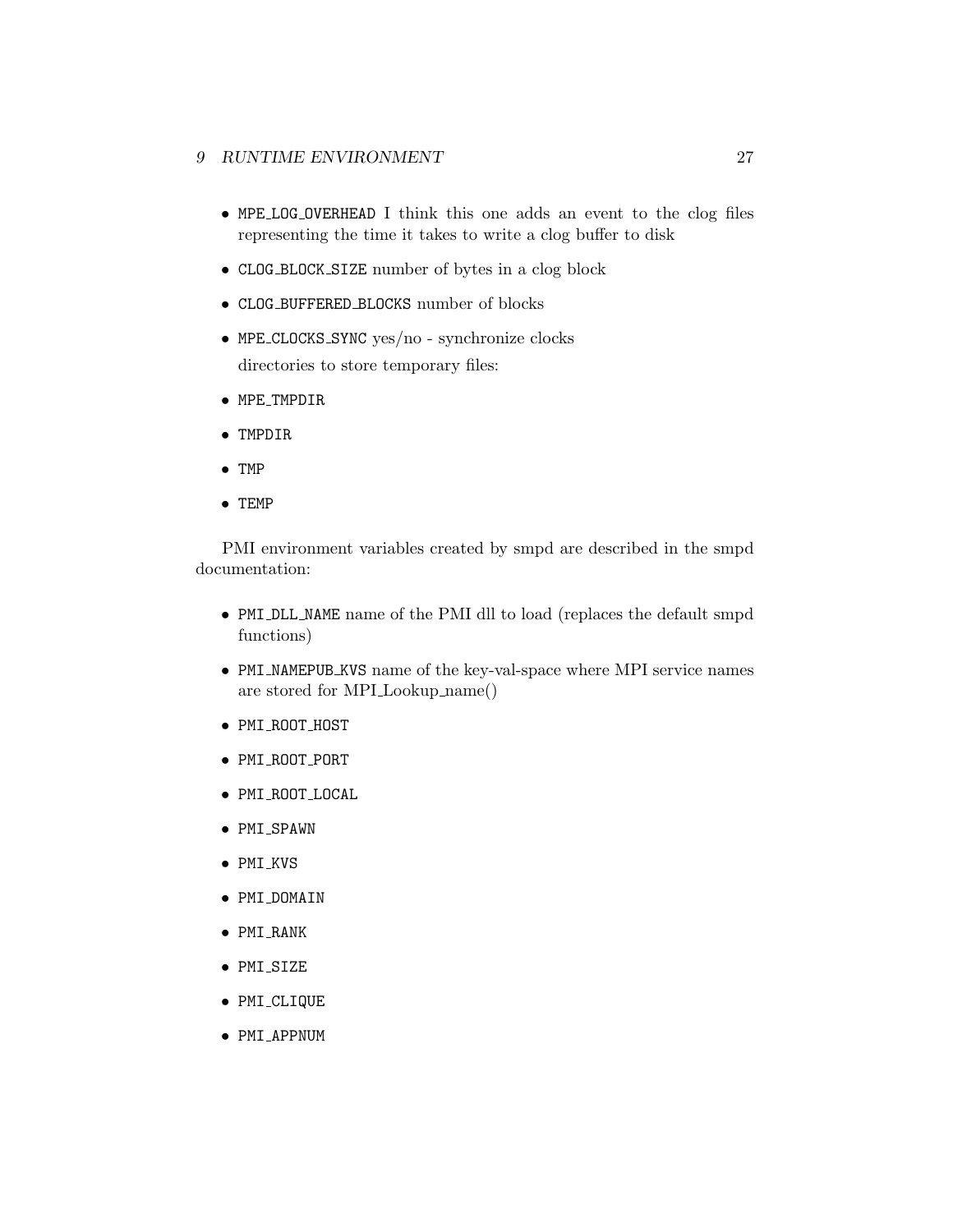- <span id="page-30-0"></span>• PMI SMPD ID
- PMI\_SMPD\_KEY
- PMI\_SMPD\_FD
- PMI\_HOST
- PMI PORT
- PMI APPNUM

Used by the process managers other than smpd:

- MPIEXEC DEBUG
- MPIEXEC MACHINES PATH
- MPIEXEC PORTRANGE
- MPIEXEC PREFIX STDERR
- MPIEXEC PREFIX STDOUT
- MPIEXEC REMSHELL
- MPIEXEC USE PORT

## 9.10 Compiling

This section describes how to set up a project to compile an MPICH2 application using MS Visual Studio 6.0 or MS Developer Studio .NET 2003.

## 9.10.1 Visual Studio 6.0

Visual C++ 6.0 cannot handle multiple functions with the same type signature that only differ in their return type. So you must define HAVE\_NO\_VARIABLE\_RETURN\_TYPE\_SUPPORT in your project.

1. Create a project and add your source files.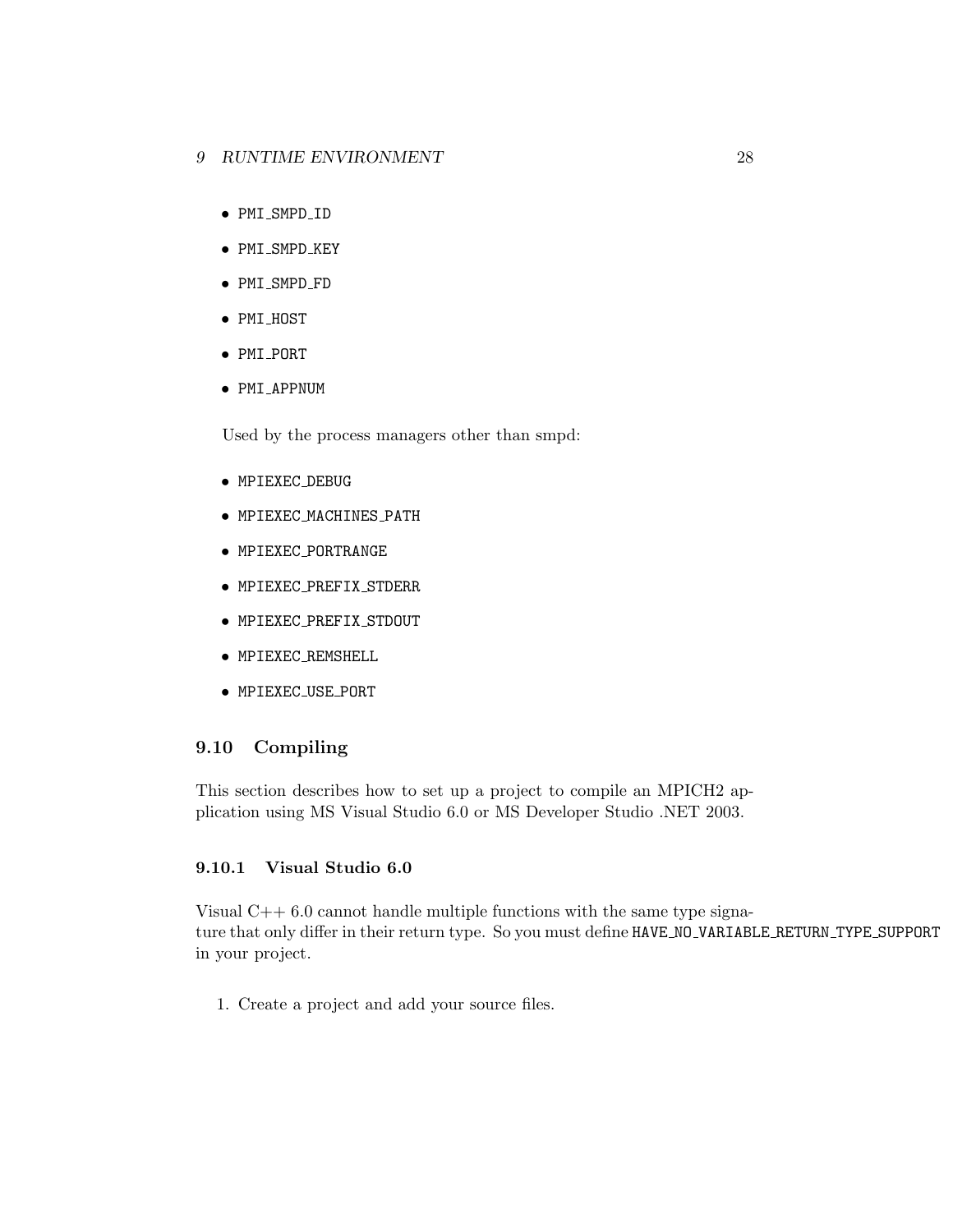- <span id="page-31-0"></span>2. Bring up the settings for the project by hitting Alt F7. Select the Preprocessor Category from the C/C++ tab. Enter HAVE NO VARIABLE RETURN TYPE SUPPORT into the Preprocessor box. Enter C:\Program Files\MPICH2\include into the "Additional include directories" box.
- 3. Select the Input Category from the Link tab. Add cxx.lib and mpi.lib to the Object/library modules box. Add C:\Program Files\MPICH2\lib to the "Additional library path" box.
- 4. Compile your application.

### 9.10.2 Developer Studio .NET 2003

For Developer Studio .NET 2003 or newer you can use the example projects provided with the release as a guide to creating your own projects.

- 1. Create a project and add your source files.
- 2. Bring up the properties dialog for your project by right clicking the project name and selecting Properties.
- 3. Navigate to Configuration Properties::C/C++::General
- 4. Add C:\Program Files\MPICH2\include to the "Additional Include Directories" box.
- 5. Navigate to Configuration Properties::Linker::General
- 6. Add C:\Program Files\MPICH2\lib to the "Aditional Library Directories" box.
- 7. Navigate to Configuration Properties::Linker::Input
- 8. Add cxx.lib and mpi.lib and fmpich2.lib to the "Additional Dependencies" box. If your application is a C application then it only needs mpi.lib. If it is a  $C++$  application then it needs both  $cxx$ .lib and mpi.lib. If it is a Fortran application then it only needs one of the fmpich2[s,g].lib libraries. The fortran library comes in three flavors fmpich2.lib, fmpich2s.lib and fmpich2s.lib. fmpich2.lib contains all uppercase symbols and uses the C calling convention like this: MPI\_INIT. fmpich2s.lib contains all uppercase symbols and uses the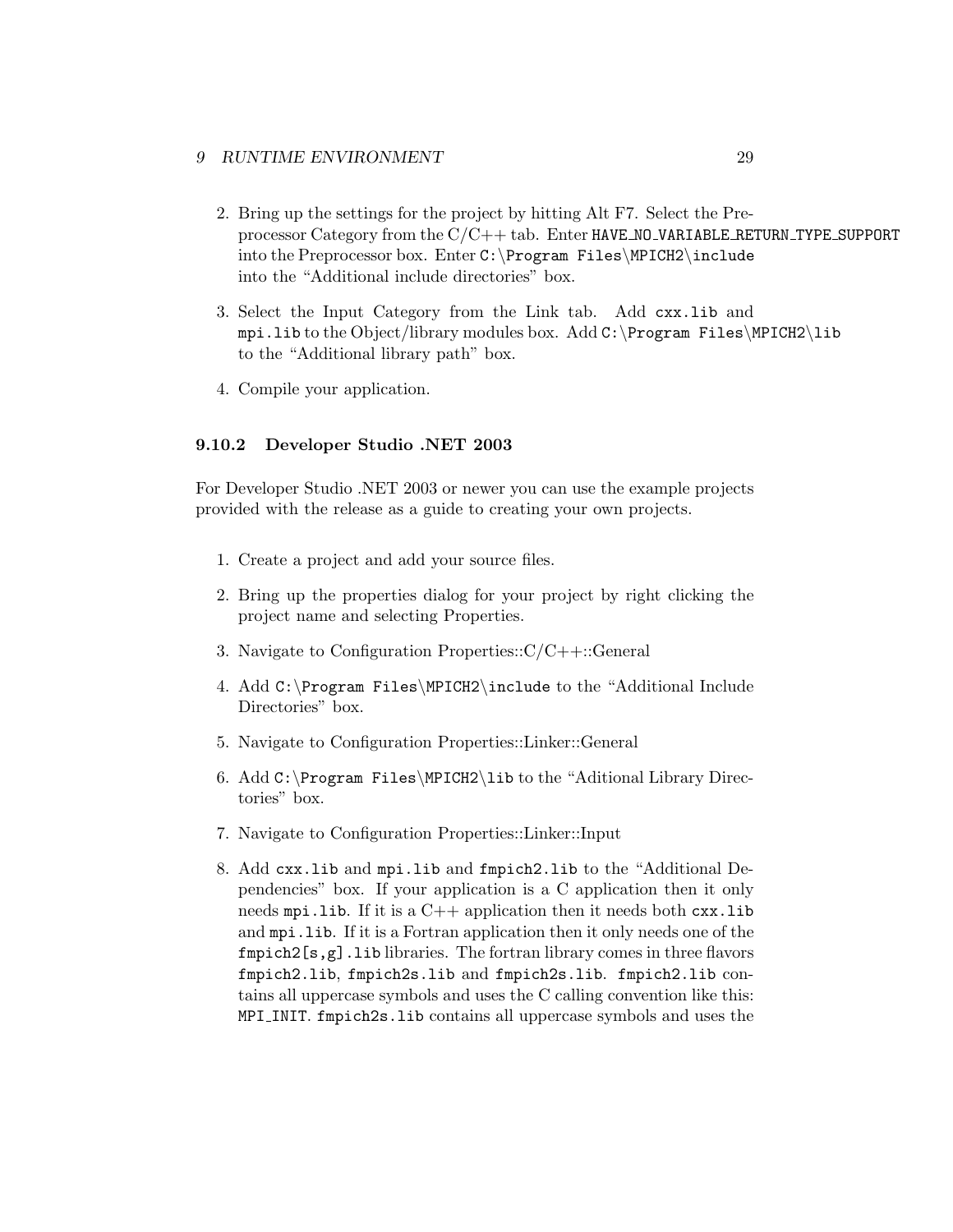<span id="page-32-0"></span>stdcall calling convention like this: MPI INIT@4. fmpich2g.lib contains all lowercase symbols with double underscores and the C calling convention like this: mpi init... Add the library that matches your Fortran compiler.

9. Compile your application.

### 9.11 Performance Analysis

MPICH2 includes the Multi-Processing Environment (MPE), which is a suite of performance analysis tools comprising profiling libraries, utility programs, a set of graphical tools, and a collective checking library.

The first set of tools to be used with user MPI programs is profiling libraries which provide a collection of routines that create log files. These log files can be created manually by inserting MPE calls in the MPI program, or automatically by linking with the appropriate MPE libraries, or by combining the above two methods. Currently, MPE offers the following four profiling libraries.

- 1. Tracing Library: Traces all MPI calls. Each MPI call is preceded by a line that contains the rank in MPI COMM WORLD of the calling process, and followed by another line indicating that the call has completed. Most send and receive routines also indicate the values of count, tag, and partner (destination for sends, source for receives). Output is to standard output.
- 2. Animation Libraries: A simple form of real-time program animation that requires X window routines (Currently not available on windows).
- 3. Logging Libraries: The most useful and widely used profiling libraries in MPE. These libraries form the basis for generating log files from user MPI programs. Several different log file formats are available in MPE. The default log file format is CLOG2. It is a low overhead logging format, a simple collection of single timestamp events. The old format ALOG, which is not being developed for years, is not distributed here. The powerful visualization format is SLOG-2, stands for Scalable LOGfile format version II, which is a total redesign of the original SLOG format. SLOG-2 allows for much improved scalability for visualization purpose. A CLOG2 file can be easily converted to SLOG-2 file through the new SLOG-2 viewer, Jumpshot-4.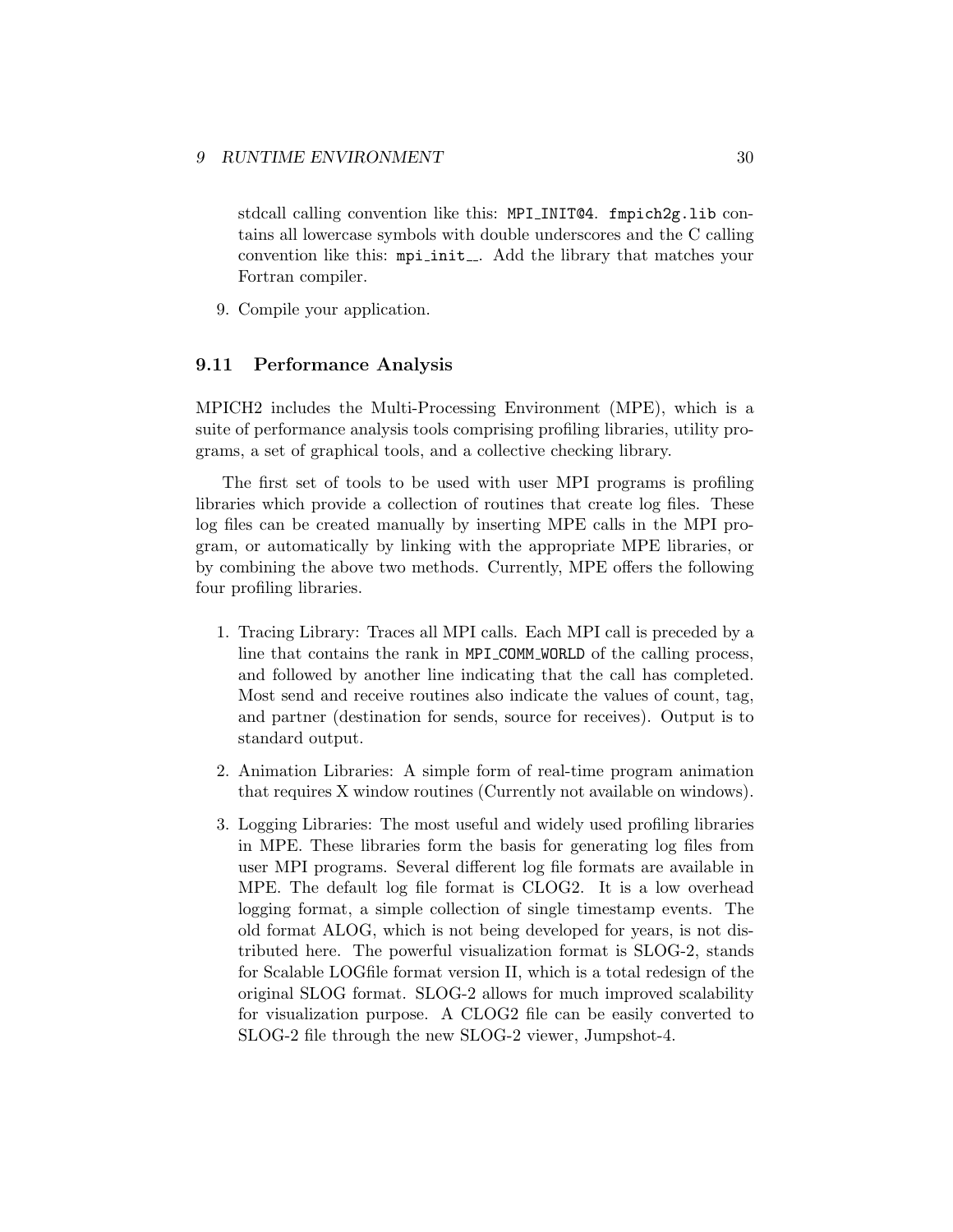<span id="page-33-0"></span>4. Collective and datatype checking library: An argument consistency checking library for MPI collective calls. It checks for datatype, root, and various argument consistency in MPI collective calls (Currently not available on Windows).

The set of utility programs in MPE includes log format converter (e.g. clogTOslog2) and logfile viewer and convertor (e.g. Jumpshot). These new tools, clog2TOslog2 and Jumpshot (Jumpshot-4) replace old tools, clog2slog, slog print and logviewer (i.e. Jumpshot-2 and Jumpshot-3).

#### 9.11.1 Tracing MPI calls using the MPIEXEC Wrapper

A developer can trace MPI calls by using the tracing functionality of the mpiexec wrapper (wmpiexec.exe). A step by step process is given below.

- 1. Launch the mpiexec wrapper application (wmpiexec.exe).
- 2. After launching the mpiexec wrapper, select the application that you would like to run and select the number of processes. Now click on the "more options" checkbox to show the extended options for mpiexec.
- 3. Check the "produce clog2 file" checkbox so that the clog2 file is generated when the application is run.
- 4. Check "run in an separate window" checkbox to enable your program to run in a separate window (for user interaction).
- 5. Run your application by clicking on the "Execute" button.
- 6. Once the application exits, click on the "Jumpshot" button to launch Jumpshot (the logfile viewer).
- 7. Open your logfile (the default name of the logfile is <APPLICATION NAME>.clog2) using Jumpshot. Jumpshot will ask for converting the logfile to slog2 format. Click "Convert" button in Jumpshot to convert your logfile to slog2 format.
- 8. Now click on "OK" button in Jumpshot to view the logfile.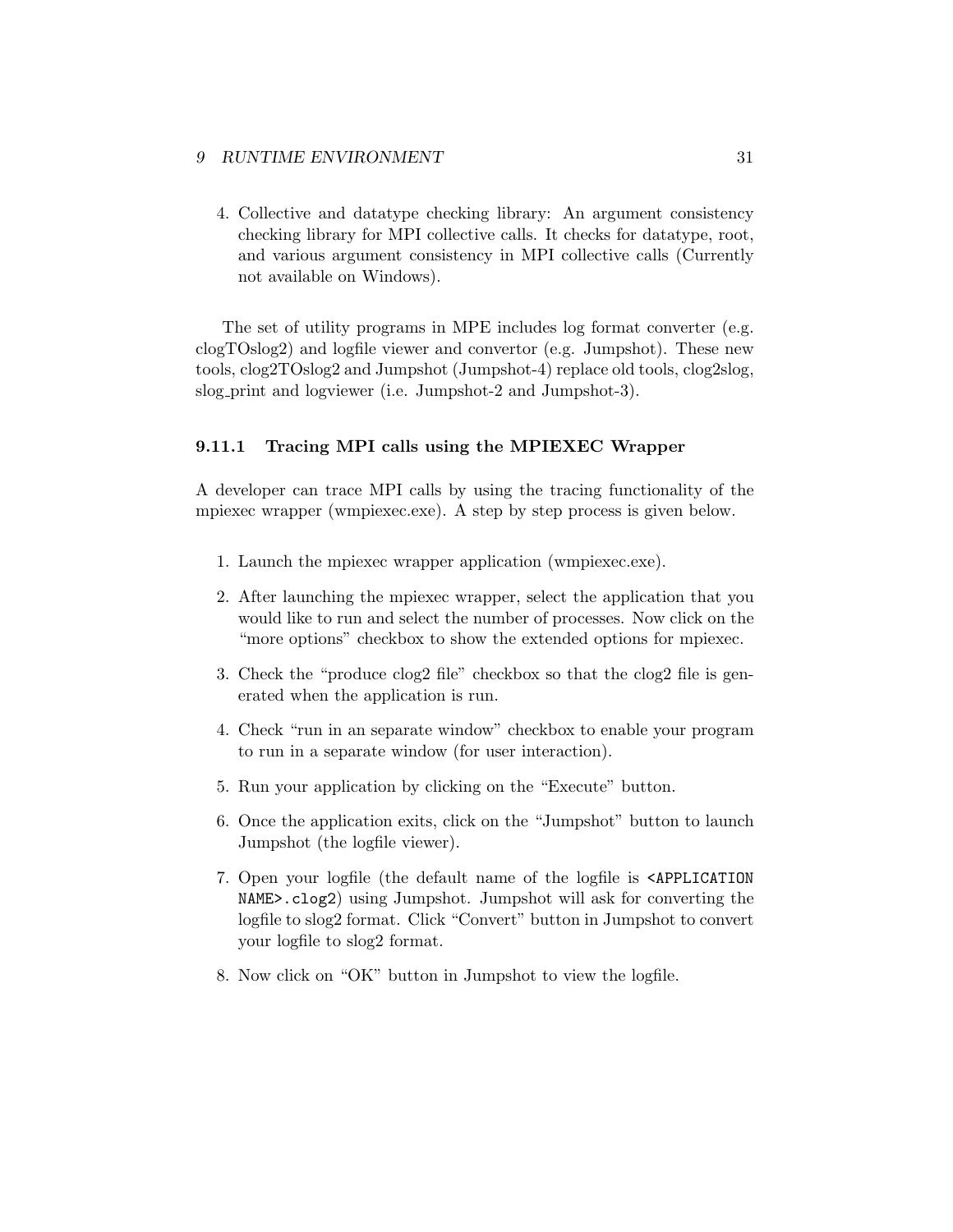### <span id="page-34-0"></span>9.11.2 Tracing MPI calls from the command line

- 1. Run your application using the "-log" option to the mpiexec command.
- 2. Launch Jumpshot using the java command. (eg: java  $-jar$  "c:\Program Files\MPICH2\bin\jumpshot.jar")
- 3. Follow the steps mentioned in the previous section to convert the logfile to slog2 format and view the log.

### 9.11.3 Customizing logfiles

In addition to using the predefined MPE logging libraries to log all MPI calls, MPE logging calls can be inserted into the user's MPI program to define and log states. These states are called user-defined states. States may be nested, allowing one to define a state describing a user routine that contains several MPI calls, and display both the user-defined state and the MPI operations contained within it.

The simplest way to insert user-defined states is as follows:

- 1. Get handles from MPE logging library. MPE Log get state eventIDs must be used to get unique event IDs (MPE logging handles). This is important if you are writing a library that uses the MPE logging routines from the MPE system. Hardwiring the eventIDs is considered a bad idea since it may cause eventID confict and so the practice isn't supported. The older MPE library provides MPE Log get event number, which is still being supported but has been deprecated; users are strongly urged to use MPE Log get state eventIDs instead.
- 2. Set the logged state's characteristics. MPE Describe state sets the name and color of the states.
- 3. Log the events of the logged states. MPE Log event is called twice to log the user-defined states.

Below is a simple example that uses the three steps outlined above.

int eventID\_begin, eventID\_end; ...